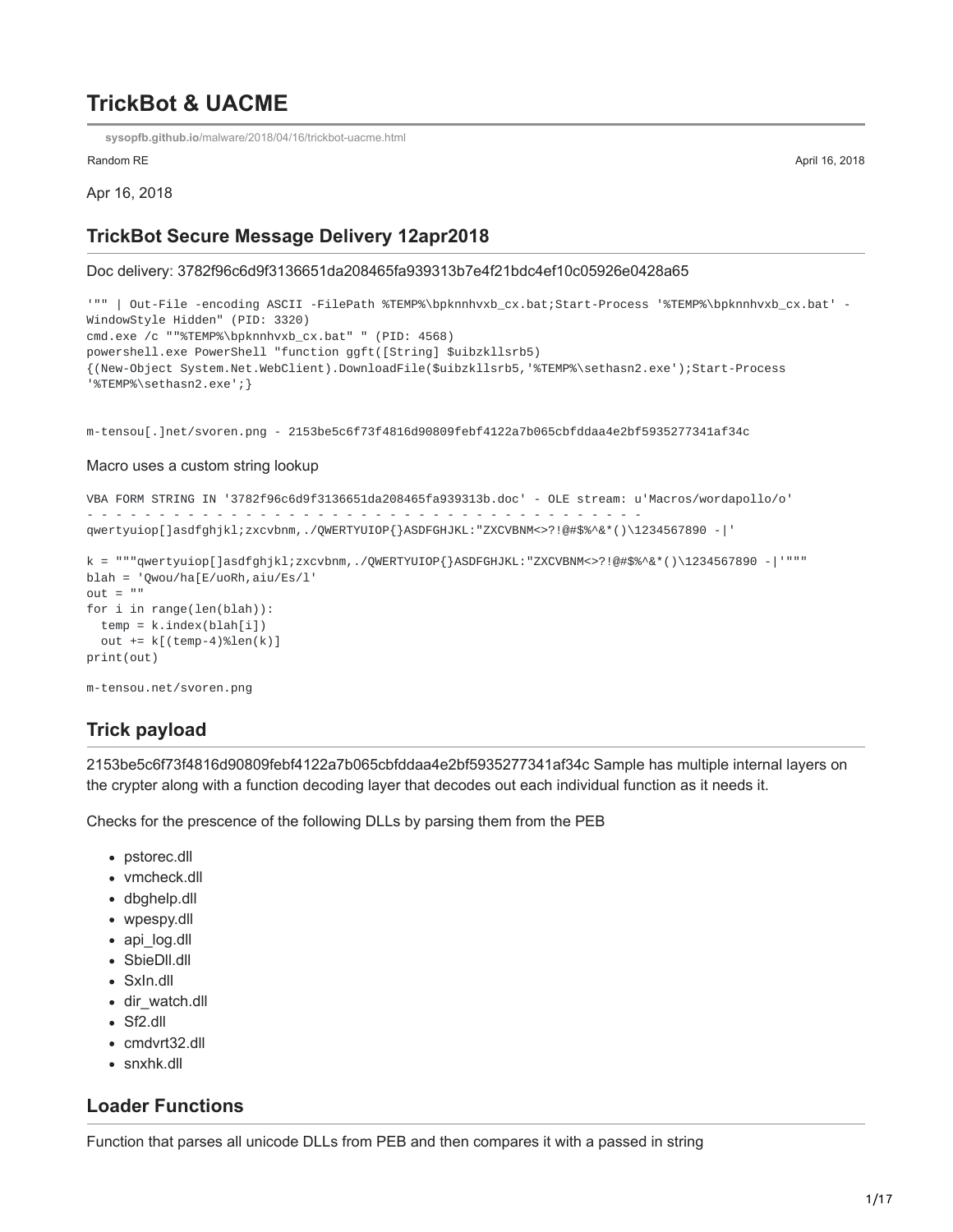01DB04AA 83EC 10 SUB ESP, 10 01DB04AD C745 F4 00000000 MOV DWORD PTR SS:[EBP-C],0 01DB04B4 64:A1 30000000 MOV EAX,DWORD PTR FS:[30] 01DB04BA 8945 F4 MOV DWORD PTR SS: [EBP-C], EAX 01DB04BD C745 F8 00000000 MOV DWORD PTR SS:[EBP-8],0 01DB04C4 C745 FC 00000000 MOV DWORD PTR SS:[EBP-4],0 01DB04CB C745 F0 00000000 MOV DWORD PTR SS:[EBP-10],0 01DB04D2 837D F4 00 CMP DWORD PTR SS:[EBP-C],0 01DB04D6 74 5E JE SHORT 01DB0536 01DB04D8 8B4D F4 MOV ECX,DWORD PTR SS:[EBP-C] 01DB04DB 8B51 0C MOV EDX,DWORD PTR DS:[ECX+C] 01DB04DE 83C2 14 ADD EDX,14 01DB04E1 8955 F8 MOV DWORD PTR SS:[EBP-8],EDX 01DB04E4 8B45 F8 MOV EAX,DWORD PTR SS:[EBP-8] 01DB04E7 8B08 MOV ECX,DWORD PTR DS:[EAX] 01DB04E9 894D FC MOV DWORD PTR SS:[EBP-4],ECX 01DB04EC 837D F8 00 CMP DWORD PTR SS:[EBP-8],0 01DB04F0 74 44 JE SHORT 01DB0536 01DB04F2 837D FC 00 CMP DWORD PTR SS:[EBP-4],0 01DB04F6 74 3E JE SHORT 01DB0536 01DB04F8 8B55 F8 MOV EDX,DWORD PTR SS:[EBP-8] 01DB04FB 3B55 FC CMP EDX,DWORD PTR SS:[EBP-4] 01DB04FE 74 36 JE SHORT 01DB0536 01DB0500 8B45 FC MOV EAX,DWORD PTR SS:[EBP-4] 01DB0503 83E8 08 SUB EAX,8 01DB0506 8945 F0 MOV DWORD PTR SS:[EBP-10],EAX 01DB0509 74 21 JE SHORT 01DB052C 01DB050B 8B4D 08 MOV ECX,DWORD PTR SS:[EBP+8] 01DB050E 51 PUSH ECX 01DB050F 8B55 F0 MOV EDX,DWORD PTR SS:[EBP-10] 01DB0512 8B42 30 MOV EAX,DWORD PTR DS:[EDX+30] 01DB0515 50 PUSH EAX 01DB0516 6A 14 PUSH 14 01DB0518 E8 BB0BFFFF CALL 01DA10D8 01DB051D 83C4 08 ADD ESP,8 01DB0520 85C0 TEST EAX,EAX 01DB0522 74 08 JE SHORT 01DB052C 01DB0524 8B4D F0 MOV ECX,DWORD PTR SS:[EBP-10] 01DB0527 8B41 18 MOV EAX,DWORD PTR DS:[ECX+18] 01DB052A EB 0C JMP SHORT 01DB0538 01DB052C 8B55 FC MOV EDX,DWORD PTR SS:[EBP-4] 01DB052F 8B02 MOV EAX,DWORD PTR DS:[EDX] 01DB0531 8945 FC MOV DWORD PTR SS:[EBP-4],EAX 01DB0534 ^EB C2 JMP SHORT 01DB04F8 01DB0536 33C0 XOR EAX,EAX 01DB0538 8BE5 MOV ESP,EBP 01DB053A 5D POP EBP 01DB053B C3 RETN

String decoding is base64 with a custom alphabet: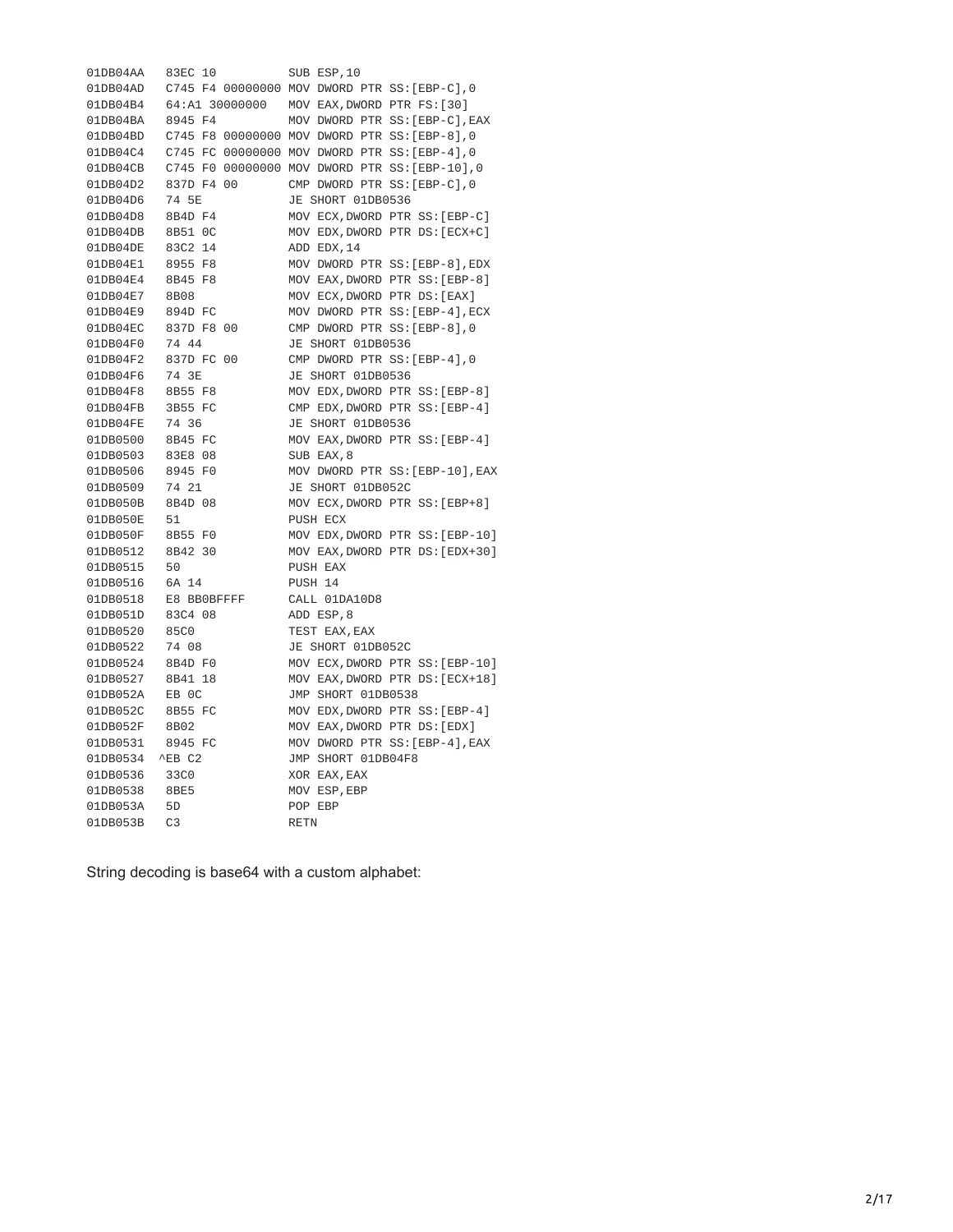01DA252C 8B4D E0 MOV ECX,DWORD PTR SS:[EBP-20] 01DA252F 83E9 01 S U B E C X , 1 0 1 D A 2 5 3 2 8 9 4 D E 0 M O V D W O R D P T R S S:[ E B P - 2 0 ] , E C X 0 1 D A 2 5 3 5 8 5 C 0 T E S T E A X , E A X 0 1 D A 2 5 3 7 0 F 8 4 0 0 0 1 0 0 0 0 J E 0 1 D A 2 6 3 D 0 1 D A 2 5 3 D 8 B 5 5 0 8 M O V E D X , D W O R D P T R S S:[ E B P + 8 ] 0 1 D A 2 5 4 0 0 3 5 5 F 8 A D D E D X , D W O R D P T R S S:[ E B P - 8 ] 01DA2543 8B45 FC MOV EAX,DWORD PTR SS:[EBP-4] 01DA2546 8A0A MOV CL,BYTE PTR DS:[EDX] 01DA2548 884C28 E4 MOV BYTE PTR DS:[EAX+EBP-1C],CL 01DA254C 8B55 FC MOV EDX,DWORD PTR SS:[EBP-4] 0 1 D A 2 5 4 F 8 3 C 2 0 1 A D D E D X , 1 0 1 D A 2 5 5 2 8 9 5 5 F C M O V D W O R D P T R S S:[ E B P - 4 ] , E D X 01DA2555 8B45 F8 MOV EAX,DWORD PTR SS:[EBP-8] 0 1 D A 2 5 5 8 8 3 C 0 0 1 A D D E A X , 1 0 1 D A 2 5 5 B 8 9 4 5 F 8 M O V D W O R D P T R S S:[ E B P - 8 ] , E A X 0 1 D A 2 5 5 E 8 3 7 D F C 0 4 C M P D W O R D P T R S S:[ E B P - 4 ] , 4 0 1 D A 2 5 6 2 0 F 8 5 D 0 0 0 0 0 0 0 J N Z 0 1 D A 2 6 3 8 01DA2568 C745 FC 00000000 MOV DWORD PTR SS:[EBP-4],@ 0 01DA256F EB 09 JMP SHORT 01DA257A 01DA2571 8B4D FC MOV ECX,DWORD PTR SS:[EBP-4] 0 1 D A 2 5 7 4 8 3 C 1 0 1 A D D E C X , 1 01DA2577 894D FC MOV DWORD PTR SS:[EBP-4],ECX 0 1 D A 2 5 7 A 8 3 7 D F C 0 4 C M P D W O R D P T R S S:[ E B P - 4 ] , 4 01DA257E 7D 42 JGE SHORT 01DA25C2 0 1 D A 2 5 8 0 C 7 4 5 D C 0 0 0 0 0 0 0 0 M O V D W O R D P T R S S:[ E B P - 2 4 ] , 0 0 1 D A 2 5 8 7 8 B 5 5 F 4 M O V E D X , D W O R D P T R S S:[ E B P - C ] 0 1 D A 2 5 8 A 0 3 5 5 D C A D D E D X , D W O R D P T R S S:[ E B P - 2 4 ] 01DA258D 0FBE02 MOVSX EAX,BYTE PTR DS:[EDX] 0 1 D A 2 5 9 0 8 5 C 0 T E S T E A X , E A X 01DA2592 74 2C JE SHORT 01DA25C0 01DA2594 8B4D F4 MOV ECX,DWORD PTR SS:[EBP-C] 0 1 D A 2 5 9 7 0 3 4 D D C A D D E C X , D W O R D P T R S S:[ E B P - 2 4 ] 01DA259A 0FBE11 MOVSX EDX,BYTE PTR DS:[ECX] 01DA259D 8B45 FC MOV EAX,DWORD PTR SS:[EBP-4] 0 1 D A 2 5 A 0 0 F B E 4 C 2 8 E 4 M O V S X E C X , B Y T E P T R D S:[ E A X + E B P - 1 C ] 01DA25A5 3BD1 CMP EDX, ECX 01DA25A7 75 OC JNZ SHORT 01DA25B5 01DA25A9 8B55 FC MOV EDX,DWORD PTR SS:[EBP-4] 01DA25AC 8A45 DC MOV AL,BYTE PTR SS:[EBP-24] 0 1 D A 2 5 A F 8 8 4 4 2 A E 4 M O V B Y T E P T R D S:[ E D X + E B P - 1 C ] , A L 0 1 D A 2 5 B 3 E B 0 B J M P S H O R T 0 1 D A 2 5 C 0 01DA25B5 8B4D DC MOV ECX,DWORD PTR SS:[EBP-24] 0 1 D A 2 5 B 8 8 3 C 1 0 1 A D D E C X , 1 01DA25BB 894D DC MOV DWORD PTR SS:[EBP-24],ECX 0 1 D A 2 5 B E ^ E B C 7 J M P S H O R T 0 1 D A 2 5 8 7 0 1 D A 2 5 C 0 ^ E B A F J M P S H O R T 0 1 D A 2 5 7 1 01DA25C2 0FBE55 E4 MOVSX EDX, BYTE PTR SS:[EBP-1C] 01DA25C6 0FBE45 E5 MOVSX EAX,BYTE PTR SS:[EBP-1B] 0 1 D A 2 5 C A 8 3 E 0 3 0 A N D E A X , 3 0 0 1 D A 2 5 C D C 1 F 8 0 4 S A R E A X , 4 01DA25D0 8D0C90 LEA ECX,DWORD PTR DS:[EAX+EDX\*4] 0 1 D A 2 5 D 3 8 8 4 D E C M O V B Y T E P T R S S:[ E B P - 1 4 ] , C L 01DA25D6 0FBE55 E5 MOVSX EDX,BYTE PTR SS:[EBP-1B] 0 1 D A 2 5 D A 8 3 E 2 0 F A N D E D X , 0 F 0 1 D A 2 5 D D C 1 E 2 0 4 S H L E D X , 4 01DA25E0 0FBE45 E6 MOVSX EAX,BYTE PTR SS:[EBP-1A] 0 1 D A 2 5 E 4 8 3 E 0 3 C A N D E A X , 3 C 0 1 D A 2 5 E 7 C 1 F 8 0 2 S A R E A X , 2 0 1 D A 2 5 E A 0 3 D 0 A D D E D X , E A X 0 1 D A 2 5 E C 8 8 5 5 E D M O V B Y T E P T R S S:[ E B P - 1 3 ] , D L 01DA25EF 0FBE4D E6 MOVSX ECX,BYTE PTR SS:[EBP-1A] 0 1 D A 2 5 F 3 8 3 E 1 0 3 A N D E C X , 3 0 1 D A 2 5 F 6 C 1 E 1 0 6 S H L E C X , 6 01DA25F9 0FBE55 E7 MOVSX EDX,BYTE PTR SS:[EBP-19] 01DA25FD 03CA ADD ECX, EDX 01DA25FF 884D EE MOV BYTE PTR SS:[EBP-12],CL 0 1 D A 2 6 0 2 C 7 4 5 F C 0 0 0 0 0 0 0 0 M O V D W O R D P T R S S:[ E B P - 4 ] , 0 01DA2609 EB 09 JMP SHORT 01DA2614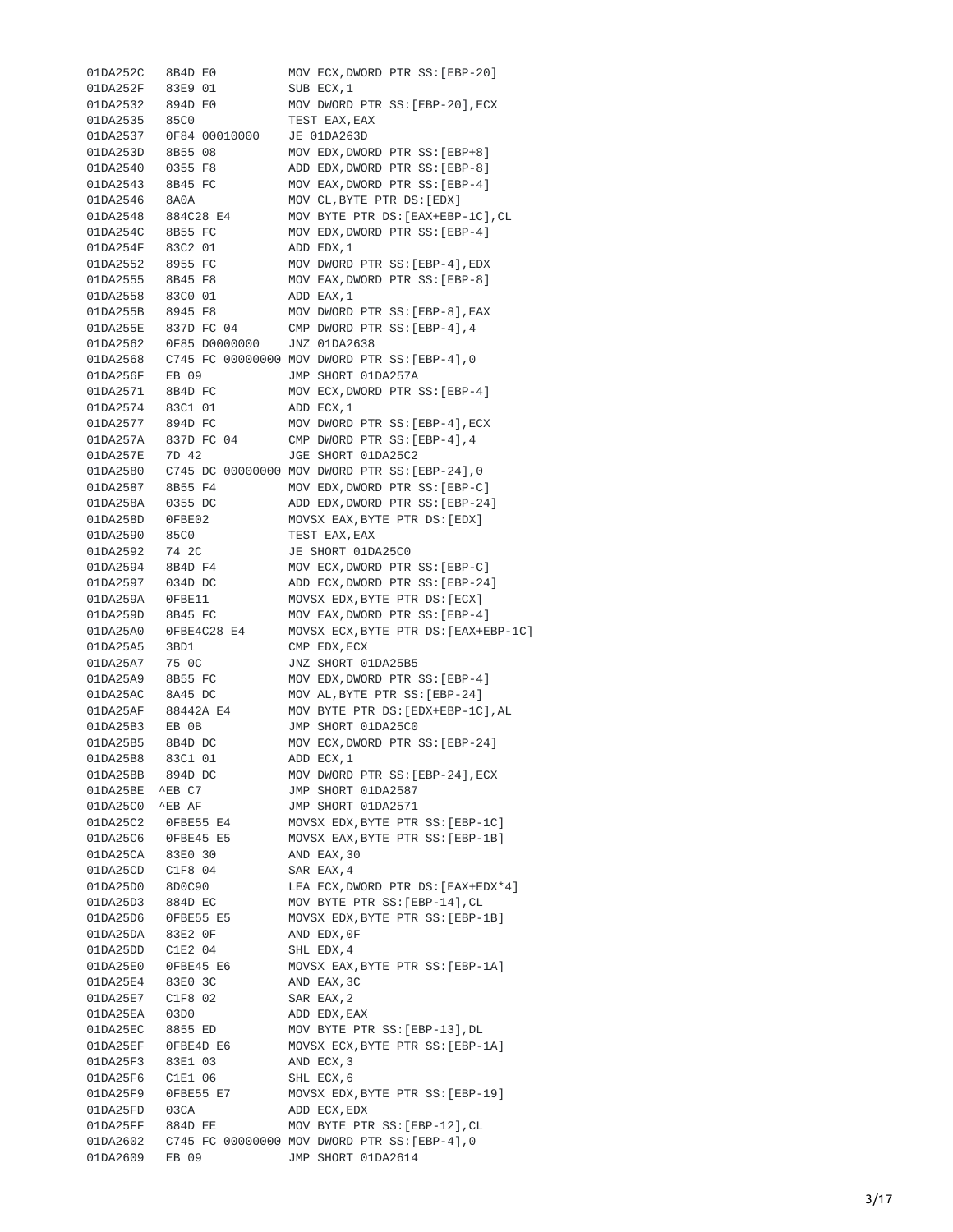01DA260B 8B45 FC MOV EAX,DWORD PTR SS:[EBP-4] MOV EAX,DWORD PTR SS:[EBP-4] 0 1 D A 2 6 0 E 8 3 C 0 0 1 A D D E A X , 1 01DA2611 8945 FC MOV DWORD PTR SS:[EBP-4],EAX 0 1 D A 2 6 1 4 8 3 7 D F C 0 3 C M P D W O R D P T R S S:[ E B P - 4 ] , 3 01DA2618 7D 17 JGE SHORT 01DA2631 01DA261A 8B4D E8 MOV ECX,DWORD PTR SS:[EBP-18] 01DA261D 8B55 FC MOV EDX,DWORD PTR SS:[EBP-4] 01DA2620 8A442A EC MOV AL,BYTE PTR DS:[EDX+EBP-14] 0 1 D A 2 6 2 4 8 8 0 1 M O V B Y T E P T R D S:[ E C X ] , A L 01DA2626 8B4D E8 MOV ECX,DWORD PTR SS:[EBP-18] 0 1 D A 2 6 2 9 8 3 C 1 0 1 A D D E C X , 1 01DA262C 894D E8 MOV DWORD PTR SS:[EBP-18],ECX 01DA262F ^EB DA JMP SHORT 01DA260B 0 1 D A 2 6 3 1 C 7 4 5 F C 0 0 0 0 0 0 0 0 M O V D W O R D P T R S S:[ E B P - 4 ] , 0 0 1 D A 2 6 3 8 ^ E 9 E C F E F F F F J M P 0 1 D A 2 5 2 9 0 1 D A 2 6 3 D 8 3 7 D F C 0 0 C M P D W O R D P T R S S:[ E B P - 4 ] , 0 0 1 D A 2 6 4 1 0 F 8 4 F 6 0 0 0 0 0 0 J E 0 1 D A 2 7 3 D 01DA2647 8B55 FC MOV EDX,DWORD PTR SS:[EBP-4] 01DA264A 8955 DC MOV DWORD PTR SS:[EBP-24],EDX 01DA264D EB 09 JMP SHORT 01DA2658 01DA264F 8B45 DC MOV EAX,DWORD PTR SS:[EBP-24] 0 1 D A 2 6 5 2 8 3 C 0 0 1 A D D E A X , 1 0 1 D A 2 6 5 5 8 9 4 5 D C M O V D W O R D P T R S S:[ E B P - 2 4 ] , E A X 01DA2658 837D DC 04 CMP DWORD PTR SS:[EBP-24],4 01DA265C 7D 0A 3GE SHORT 01DA2668 01DA265E 8B4D DC MOV ECX,DWORD PTR SS:[EBP-24] 0 1 D A 2 6 6 1 C 6 4 4 2 9 E 4 0 0 M O V B Y T E P T R D S:[ E C X + E B P - 1 C ] , 0 0 1 D A 2 6 6 6 ^ E B E 7 J M P S H O R T 0 1 D A 2 6 4 F 0 1 D A 2 6 6 8 C 7 4 5 D C 0 0 0 0 0 0 0 0 M O V D W O R D P T R S S:[ E B P - 2 4 ] , 0 01DA266F EB 09 JMP SHORT 01DA267A 01DA2671 8B55 DC MOV EDX,DWORD PTR SS:[EBP-24] 0 1 D A 2 6 7 4 8 3 C 2 0 1 A D D E D X , 1 0 1 D A 2 6 7 7 8 9 5 5 D C M O V D W O R D P T R S S:[ E B P - 2 4 ] , E D X 01DA267A 837D DC 04 CMP DWORD PTR SS:[EBP-24],4 01DA267E 7D 49 JGE SHORT 01DA26C9 0 1 D A 2 6 8 0 C 7 4 5 D 4 0 0 0 0 0 0 0 0 M O V D W O R D P T R S S:[ E B P - 2 C ] , 0 01DA2687 C745 D8 4637DC01 MOV DWORD PTR SS:[EBP-28],1DC3746 ; A S C I I "56tAMJ1GmOs3TK20g4I+ueRbpwqjNBVxzynF7hardSDEL9PvfoXiZl8/HYUCQc c k W " 01DA268E 8B45 D8 MOV EAX,DWORD PTR SS:[EBP-28] 0 1 D A 2 6 9 1 0 3 4 5 D 4 A D D E A X , D W O R D P T R S S:[ E B P - 2 C ] 01DA2694 0FBE08 MOVSX ECX,BYTE PTR DS:[EAX] 01DA2697 85C9 TEST ECX, ECX 01DA2699 74 2C JE SHORT 01DA26C7 01DA269B 8B55 D8 MOV EDX,DWORD PTR SS:[EBP-28] 01DA269E 0355 D4 ADD EDX,DWORD PTR SS:[EBP-2C] 01DA26A1 0FBE02 MOVSX EAX,BYTE PTR DS:[EDX] 01DA26A4 8B4D DC MOV ECX,DWORD PTR SS:[EBP-24] 0 1 D A 2 6 A 7 0 F B E 5 4 2 9 E 4 M O V S X E D X , B Y T E P T R D S:[ E C X + E B P - 1 C ] 01DA26AC 3BC2 CMP EAX, EDX 01DA26AE 75 0C JNZ SHORT 01DA26BC 01DA26B0 8B45 DC MOV EAX,DWORD PTR SS:[EBP-24] 01DA26B3 8A4D D4 MOV CL,BYTE PTR SS:[EBP-2C] 0 1 D A 2 6 B 6 8 8 4 C 2 8 E 4 M O V B Y T E P T R D S:[ E A X + E B P - 1 C ] , C L 0 1 D A 2 6 B A E B 0 B J M P S H O R T 0 1 D A 2 6 C 7 01DA26BC 8B55 D4 MOV EDX,DWORD PTR SS:[EBP-2C] 0 1 D A 2 6 B F 8 3 C 2 0 1 A D D E D X , 1 0 1 D A 2 6 C 2 8 9 5 5 D 4 M O V D W O R D P T R S S:[ E B P - 2 C ] , E D X 01DA26C5 ^EB C7 JMP SHORT 01DA268E 01DA26C7 ^EB A8 JMP SHORT 01DA2671 01DA26C9 0FBE45 E4 MOVSX EAX,BYTE PTR SS:[EBP-1C] 0 1 D A 2 6 C D 0 F B E 4 D E 5 M O V S X E C X , B Y T E P T R S S:[ E B P - 1 B ] 0 1 D A 2 6 D 1 8 3 E 1 3 0 A N D E C X , 3 0 0 1 D A 2 6 D 4 C 1 F 9 0 4 S A R E C X , 4 01DA26D7 8D1481 LEA EDX,DWORD PTR DS:[ECX+EAX\*4] 0 1 D A 2 6 D A 8 8 5 5 E C M O V B Y T E P T R S S:[ E B P - 1 4 ] , D L 01DA26DD 0FBE45 E5 MOVSX EAX,BYTE PTR SS:[EBP-1B] 0 1 D A 2 6 E 1 8 3 E 0 0 F A N D E A X , 0 F 0 1 D A 2 6 E 4 C 1 E 0 0 4 S H L E A X , 4 01DA26E7 0FBE4D E6 MOVSX ECX,BYTE PTR SS:[EBP-1A]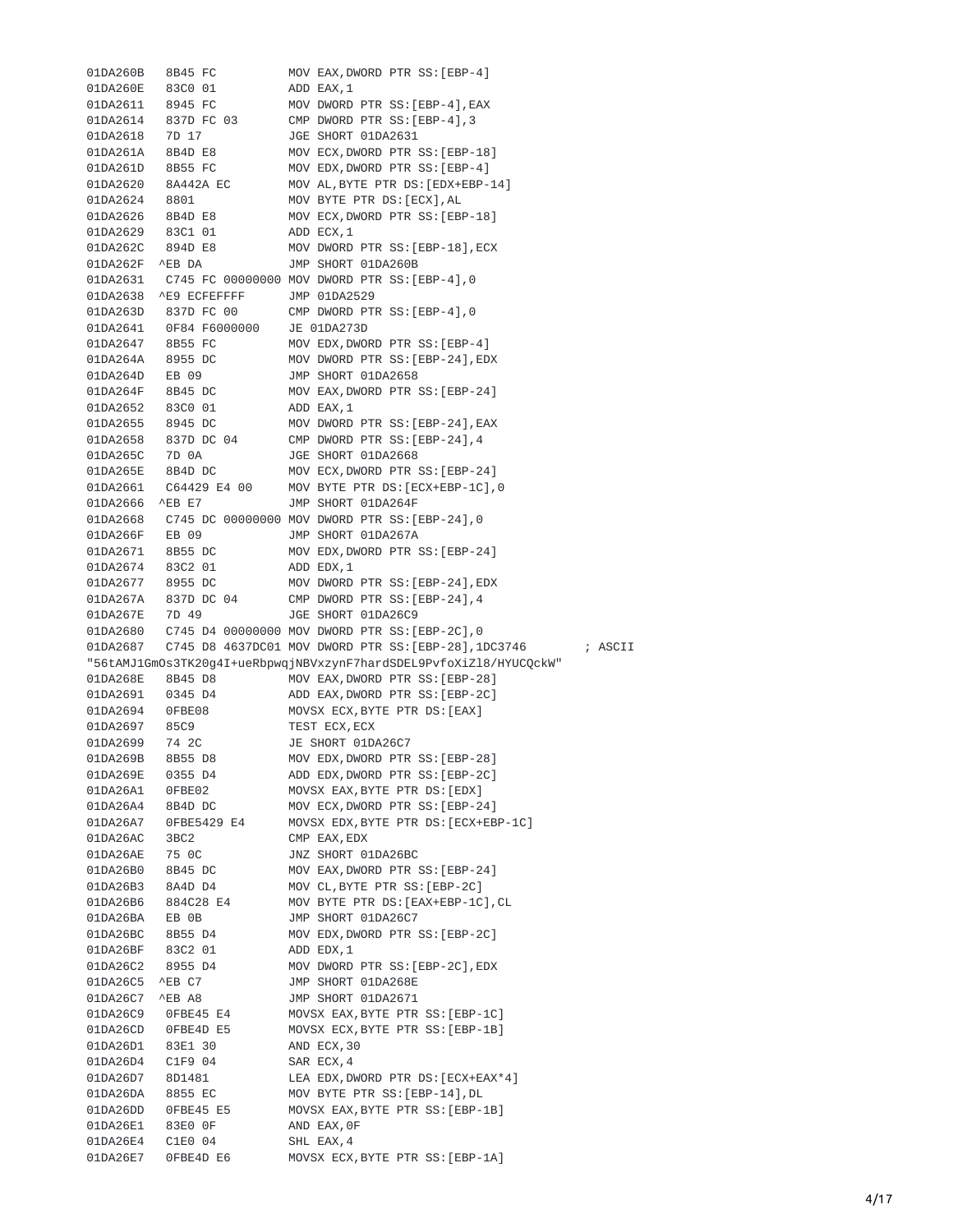| 01DA26EB | 83E1 3C              | AND ECX, 3C                                    |
|----------|----------------------|------------------------------------------------|
| 01DA26EE | C1F9 02              | SAR ECX, 2                                     |
| 01DA26F1 | 03C1                 | ADD EAX, ECX                                   |
| 01DA26F3 | 8845 ED              | MOV BYTE PTR SS: [EBP-13], AL                  |
| 01DA26F6 | OFBE55 E6            | MOVSX EDX, BYTE PTR SS: [EBP-1A]               |
| 01DA26FA | 83E2 03              | AND EDX, 3                                     |
| 01DA26FD | C1E2 06              | SHL EDX, 6                                     |
| 01DA2700 | OFBE45 E7            | MOVSX EAX, BYTE PTR SS: [EBP-19]               |
| 01DA2704 | 03D <sub>0</sub>     | ADD EDX, EAX                                   |
| 01DA2706 | 8855 EE              | MOV BYTE PTR SS: [EBP-12], DL                  |
| 01DA2709 |                      | C745 DC 00000000 MOV DWORD PTR SS: [EBP-24], 0 |
| 01DA2710 | EB 09                | JMP SHORT 01DA271B                             |
| 01DA2712 | 8B4D DC              | MOV ECX, DWORD PTR SS: [EBP-24]                |
| 01DA2715 | 83C1 01              | ADD ECX, 1                                     |
| 01DA2718 | 894D DC              | MOV DWORD PTR SS: [EBP-24], ECX                |
| 01DA271B | 8B55 FC              | MOV EDX, DWORD PTR SS: [EBP-4]                 |
| 01DA271E | 83EA 01              | SUB EDX, 1                                     |
| 01DA2721 | 3955 DC              | CMP DWORD PTR SS: [EBP-24], EDX                |
| 01DA2724 | 7D 17                | JGE SHORT 01DA273D                             |
| 01DA2726 | 8B45 E8              | MOV EAX, DWORD PTR SS: [EBP-18]                |
| 01DA2729 | 8B4D DC              | MOV ECX, DWORD PTR SS: [EBP-24]                |
| 01DA272C | 8A5429 EC            | MOV DL, BYTE PTR DS: [ECX+EBP-14]              |
| 01DA2730 | 8810                 | MOV BYTE PTR DS: [EAX], DL                     |
| 01DA2732 | 8B45 E8              | MOV EAX, DWORD PTR SS: [EBP-18]                |
| 01DA2735 | 83C0 01              | ADD EAX, 1                                     |
| 01DA2738 | 8945 E8              | MOV DWORD PTR SS: [EBP-18], EAX                |
| 01DA273B | $AEB$ D <sub>5</sub> | JMP SHORT 01DA2712                             |
| 01DA273D | 8B4D E8              | MOV ECX, DWORD PTR SS: [EBP-18]                |
| 01DA2740 | C601 00              | MOV BYTE PTR DS: [ECX], 0                      |
| 01DA2743 | 8B45 E8              | MOV EAX, DWORD PTR SS: [EBP-18]                |
| 01DA2746 | 2B45 OC              | SUB EAX, DWORD PTR SS: [EBP+C]                 |
| 01DA2749 | 8BE5                 | MOV ESP, EBP                                   |
| 01DA274B | 5D                   | POP EBP                                        |
| 01DA274C | C <sub>3</sub>       | <b>RETN</b>                                    |

import base64

```
data =
```
'N8yhj1fiTnY7j1f\x00jr47j1fPw1oL\x00N8yLB8JfqIY7j1f\x00pR48pb6STimPw1oL\x00gFpZ\x00Tg\x00Tz\x00N/wFq1ciBtYhV

key = '56tAMJ1GmOs3TK20g4I+ueRbpwqjNBVxzynF7hardSDEL9PvfoXiZl8/HYUCQckW' std\_b64 = "ABCDEFGHIJKLMNOPQRSTUVWXYZabcdefghijklmnopqrstuvwxyz0123456789+/"

```
for s in data.split('\x00'):
   s = s.translate(str.maketrans(key,std_b64))
   if len(s)%4 != 0:
       s += '='*(4 - len(s)%4)
   print(base64.b64decode(s))
```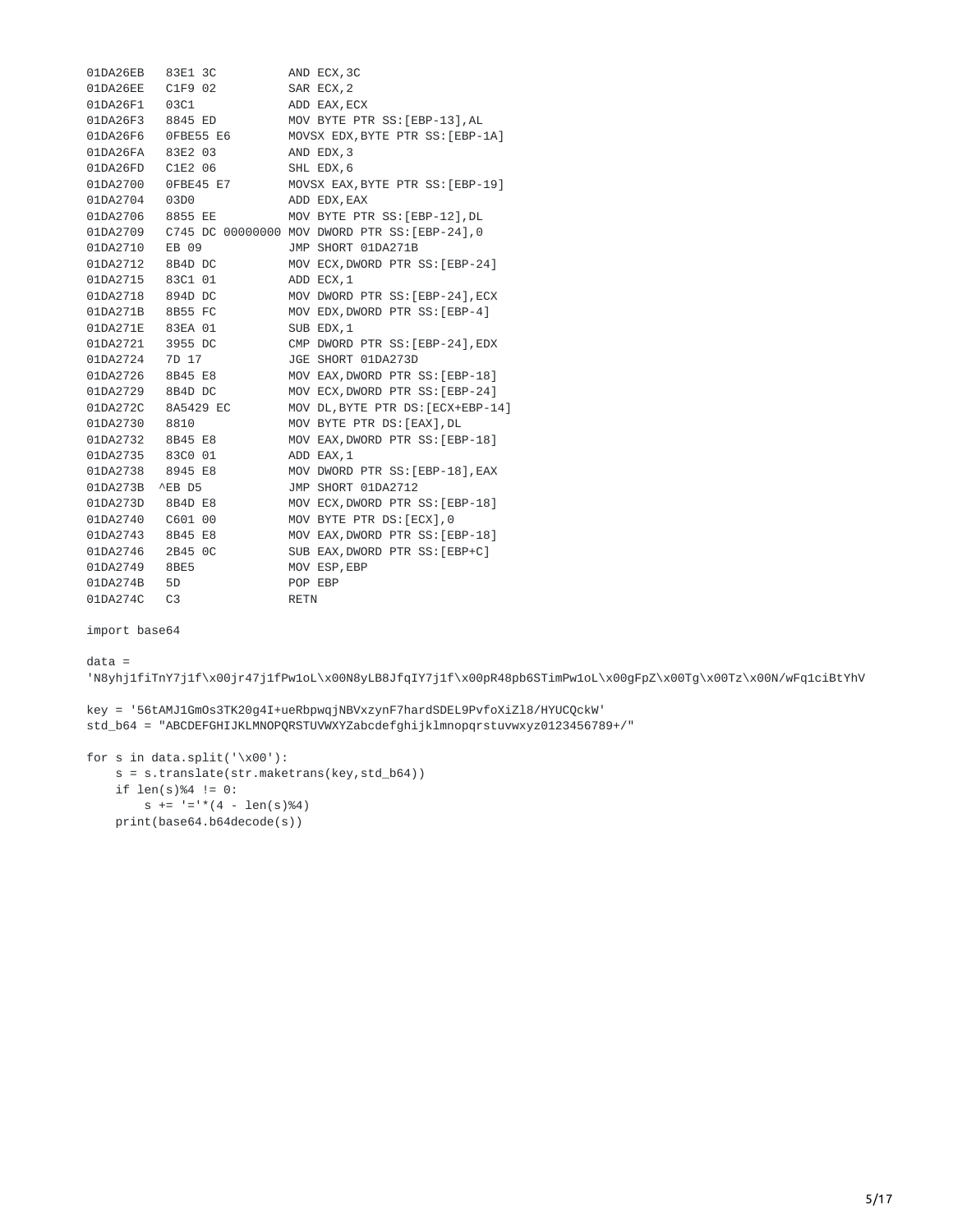```
b'shell32.dll'
b'ntdll.dll'
b'shlwapi.dll'
b'advapi32.dll'
b'B64'
b'1'
b'2'
b'svchost.exe'
b'\\NetViewer'
b'pstorec.dll'
b'vmcheck.dll'
b'dbghelp.dll'
b'wpespy.dll'
b'api_log.dll'
b'SbieDll.dll'
b'SxIn.dll'
b'dir_watch.dll'
b'Sf2.dll'
b'cmdvrt32.dll'
b'snxhk.dll'
b'MSEDGE'
b'IEUser'
b'SOFTWARE\\Microsoft\\Windows NT\\CurrentVersion\\'
b'ProductName'
b'Evaluation'
b'SOFTWARE\\Microsoft\\Virtual Machine'
b'{3E5FC7F9-9A51-4367-9063-A120244FBEC7}'
b'{6EDD6D74-C007-4E75-B76A-E5740995E24C}'
b'explorer.exe'
b'bloody booty bla de bludy botty bla lhe capitaine bloode!'
b'ole32.dll'
b'wtsapi32'
b'WTSEnumerateSessionsA'
b'WTSFreeMemory'
b'WTSGetActiveConsoleSessionId'
b'WTSQueryUserToken'
b'SeTcbPrivilege'
b'Elevation:Administrator!new:'
b'.log'
```
#### Checks if local system

https://github.com/hfiref0x/UACME/blob/b8c4c71e1ba3b6646a48c0b655ce6d6e388c6112/Source/Shared/util.c

status = RtlAllocateAndInitializeSid( &SECURITY\_NT\_AUTHORITY, 1, SECURITY\_LOCAL\_SYSTEM\_RID, 0, 0, 0, 0, 0, 0, 0,

&SystemSid);

Also some strings based on UACME #41, which was reported on by F-secure in December of last year[[1\]](https://labsblog.f-secure.com/2017/12/18/dont-let-an-auto-elevating-bot-spoil-your-christmas/). Around the same time #41 was also added to IcedId in late November of 2017[[2](http://www.kernelmode.info/forum/viewtopic.php?f=16&t=4869&p=31078&hilit=icedid#p31078)]

If SID not matches then it checks if it's running out of %AppData%. If not then it checks if it's running out of system32 or else it copies itself over to %AppData% into a NetViewer folder after slightly manipulating it's filename in the process. Afterwords it checks what elevation level it is running at by using similar code as supGetElevationType from UACME[\[5\]](https://github.com/hfiref0x/UACME/blob/143ead4db6b57a84478c9883023fbe5d64ac277b/Source/Akagi/sup.c#L77). If it's executing as TokenElevationTypeLimited then it moves into using #41 from UACME.

| PTR SS: [EBP-498], EAX<br>WORD PTR SS:[EBP-498]                      |                     | Registers (FPU)                                                 | UNICODE "(3E5FC7F9-9A51-4367-9063-A120244FBEC7<br>ECX 0018D444 UNICODE "Elevation:Administrator!new:" |  |  |
|----------------------------------------------------------------------|---------------------|-----------------------------------------------------------------|-------------------------------------------------------------------------------------------------------|--|--|
| WORD PTR SS:[EBP-410]<br>D PTR DS:[1E8392A]<br>WORD PTR SS:[EBP-490] | kerne132.1stropyW   | ∣EDX 0018D47E<br>EBX 00000038<br>LESP 0018D390<br>∣EBP 0018D854 |                                                                                                       |  |  |
| WORD PTR SS:[EBP-410]                                                |                     | ESI<br>[ 01E6106F<br>EDI 01E7070A                               |                                                                                                       |  |  |
| DS:[1E8392E]<br>D PTR.<br>en en                                      | kerne132. IstroatW. | LEIP 01E70807                                                   |                                                                                                       |  |  |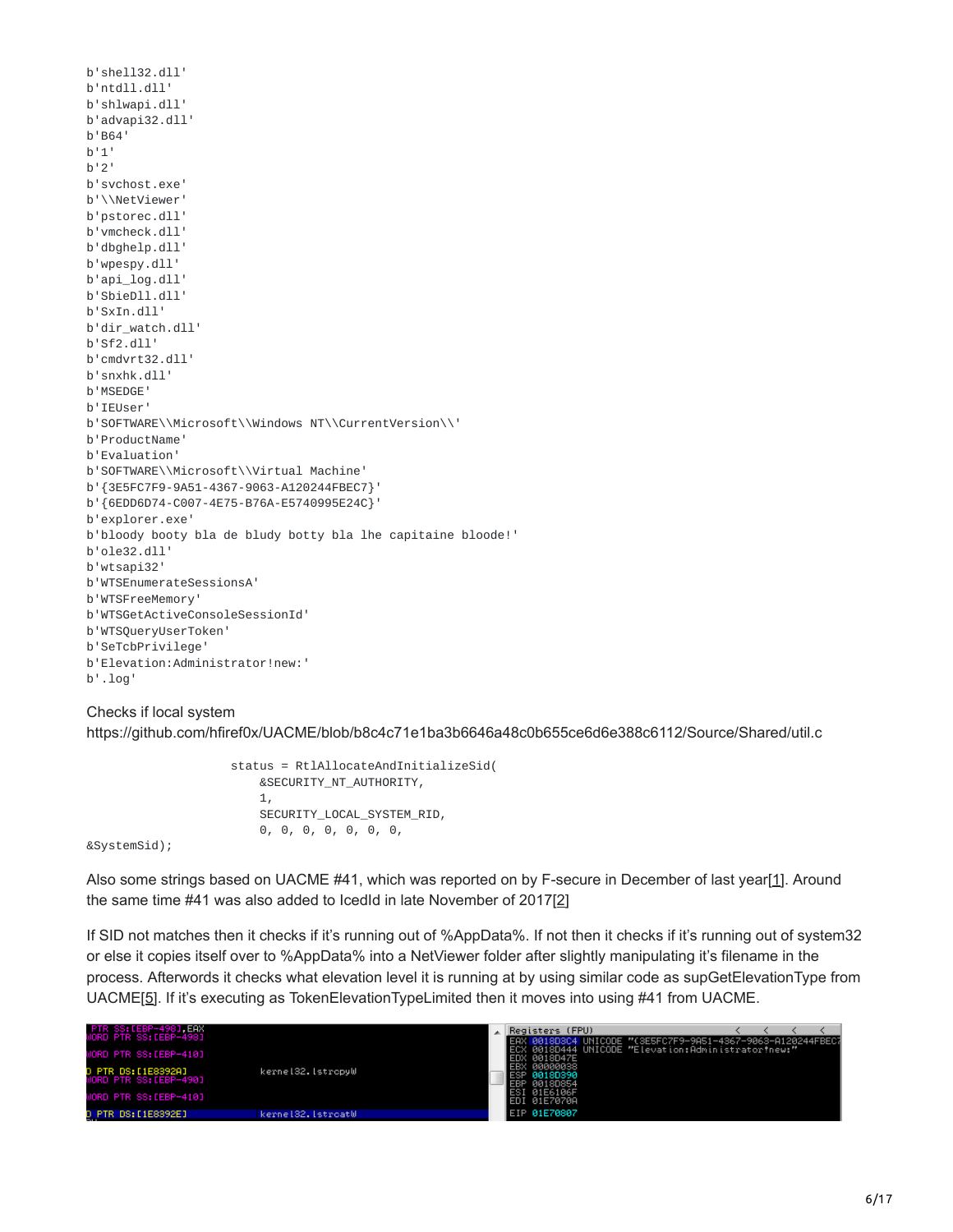I let it run all the way up until it was about to call ShellExec on the COM object and then changed the malicious binary location with cmd.exe for a pretty picture:

| $\triangle$ $\blacksquare$ wininit.exe | 420  |      | 1.61 MB  |
|----------------------------------------|------|------|----------|
| $\sqrt{  \mathbf{r}  }$ services, exer | 524  | 0.28 | 6.54 MB  |
| ⊿ svchost.exe                          | 652  |      | 5.29 MB  |
| <b>WmiPrvSE.exe</b>                    | 1956 |      | 10.56 MB |
| <b>△■</b> dllhost.exe                  | 5976 |      | 2.61 MB  |
| <b>BB</b> cmd.exe                      | 5480 |      | 2.16 MB  |
|                                        |      |      |          |

If that lines up then a XOR encoded compressed PE file is decoded out using the same encoding routine used on the functions.

Next it's decompressed using LZO, the code used matches up with the code that was utilized by Dyreza but since code share has already been found it wouldn't be abnormal for them to reuse libraries they already had on hand. Appears to be from MiniLZO but a common compression library so hard to tell specifically. Also of note is the same decompression routine is utilized to decompress the loader bytecode as well.

Decompression code: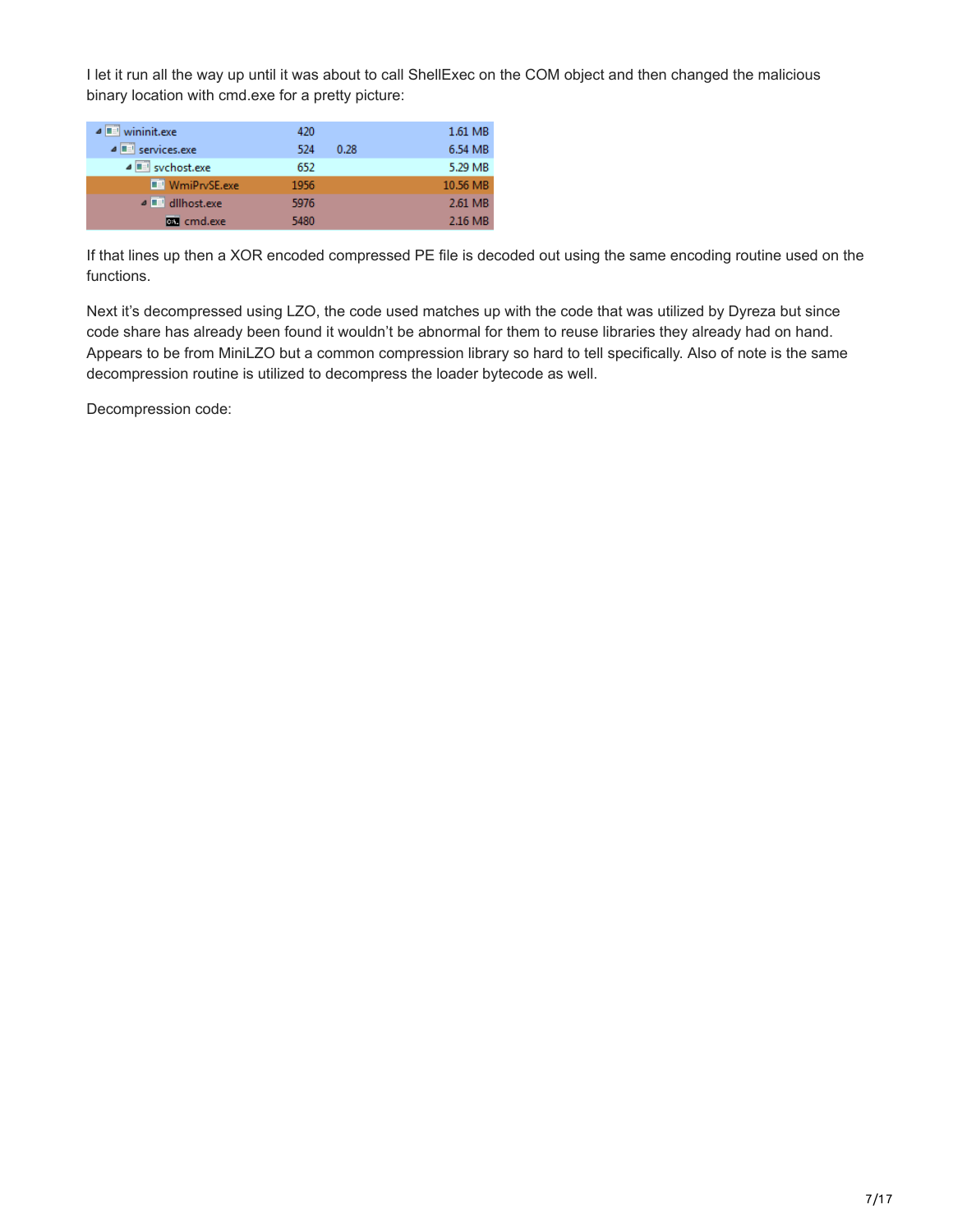| 01DB31DE                         | 57                                         | PUSH EDI                              |
|----------------------------------|--------------------------------------------|---------------------------------------|
| 01DB31DF                         | 56                                         | PUSH ESI                              |
| 01DB31E0                         | 53                                         | PUSH EBX                              |
| 01DB31E1                         | 51                                         | PUSH ECX                              |
| 01DB31E2 52                      |                                            | PUSH EDX                              |
|                                  | 01DB31E3 83EC 0C<br>01DB31E6 FC            | SUB ESP, OC                           |
|                                  |                                            | CLD                                   |
|                                  | 01DB31E7 8B7424 28                         | MOV ESI, DWORD PTR SS: [ESP+28]       |
|                                  |                                            | MOV EDI, DWORD PTR SS: [ESP+30]       |
|                                  | 01DB31EB 8B7C24 30<br>01DB31EF BD 03000000 | MOV EBP, 3                            |
| 01DB31F4 31C0                    |                                            | XOR EAX, EAX                          |
| 01DB31F6 31DB                    |                                            | XOR EBX, EBX                          |
| 01DB31F8                         | AC                                         | LODS BYTE PTR DS: [ESI]               |
| 01DB31F9 3C 11                   |                                            | CMP AL, 11                            |
| 01DB31FB 76 1B                   |                                            | JBE SHORT 01DB3218                    |
|                                  |                                            | SUB AL, OE                            |
| 01DB31FD 2C 0E<br>01DB31FF EB 22 |                                            | JMP SHORT 01DB3223                    |
|                                  | 01DB3201 05 FF000000                       | ADD EAX, OFF                          |
| 01DB3206 8A1E                    |                                            | MOV BL, BYTE PTR DS: [ESI]            |
| 01DB3208                         | 46                                         | INC ESI                               |
| 01DB3209 08DB                    |                                            | OR BL, BL                             |
| 01DB320B ^74 F4                  |                                            | JE SHORT 01DB3201                     |
|                                  |                                            | LEA EAX, DWORD PTR DS: [EAX+EBX+15]   |
|                                  | 01DB320D 8D4418 15<br>01DB3211 EB 10       | JMP SHORT 01DB3223                    |
| 01DB3213 89F6                    |                                            | MOV ESI, ESI                          |
|                                  |                                            |                                       |
| 01DB3215 8A06                    |                                            | MOV AL, BYTE PTR DS: [ESI]<br>INC ESI |
| 01DB3217 46<br>01DB3218 3C 10    |                                            |                                       |
|                                  |                                            | $CMP$ AL, $10$                        |
| 01DB321A 73 41                   |                                            | JNB SHORT 01DB325D                    |
| 01DB321C 08C0                    |                                            | OR AL, AL                             |
| 01DB321E ^74 E6                  |                                            | JE SHORT 01DB3206                     |
|                                  | 01DB3220 83C0 06                           | ADD EAX, 6                            |
| 01DB3223 89C1                    |                                            | MOV ECX, EAX                          |
| 01DB3225<br>01DB3227 C1E9 02     | 31E8                                       | XOR EAX, EBP                          |
|                                  |                                            | SHR ECX, 2                            |
| 01DB322A 21E8                    |                                            | AND EAX, EBP                          |
| 01DB322C 8B16                    | 01DB322E 83C6 04                           | MOV EDX, DWORD PTR DS: [ESI]          |
|                                  |                                            | ADD ESI, 4                            |
| 01DB3231 8917                    |                                            | MOV DWORD PTR DS: [EDI], EDX          |
|                                  | 01DB3233 83C7 04                           | ADD EDI, 4                            |
| 01DB3236                         | -49                                        | DEC ECX                               |
| 01DB3237 ^75 F3                  |                                            | JNZ SHORT 01DB322C                    |
| 01DB3239 29C6                    |                                            | SUB ESI, EAX                          |
| 01DB323B                         | 29C7                                       | SUB EDI, EAX                          |
| 01DB323D                         | 8A06                                       | MOV AL, BYTE PTR DS: [ESI]            |
| 01DB323F                         | 46                                         | INC ESI                               |
| 01DB3240                         | 3C 10                                      | CMP AL, 10                            |
| 01DB3242                         | 73 19                                      | JNB SHORT 01DB325D                    |
| 01DB3244                         | C1E8 02                                    | SHR EAX, 2                            |
| 01DB3247                         | 8A1E                                       | MOV BL, BYTE PTR DS: [ESI]            |
| 01DB3249                         | 8D97 FFF7FFFF                              | LEA EDX, DWORD PTR DS: [EDI-801]      |
| 01DB324F                         | 8D0498                                     | LEA EAX, DWORD PTR DS: [EAX+EBX*4]    |
| 01DB3252                         | 46                                         | INC ESI                               |
| 01DB3253                         | 29C2                                       | SUB EDX, EAX                          |
| 01DB3255                         | 8B0A                                       | MOV ECX, DWORD PTR DS: [EDX]          |
| 01DB3257                         | 890F                                       | MOV DWORD PTR DS: [EDI], ECX          |
| 01DB3259                         | 01EF                                       | ADD EDI, EBP                          |
| 01DB325B                         | EB 6E                                      | JMP SHORT 01DB32CB                    |
| 01DB325D                         | 3C 40                                      | CMP AL, 40                            |
| 01DB325F                         | 72 34                                      | JB SHORT 01DB3295                     |
| 01DB3261                         | 89C1                                       | MOV ECX, EAX                          |
| 01DB3263                         | C1E8 02                                    | SHR EAX, 2                            |
| 01DB3266                         | 8D57 FF                                    | LEA EDX, DWORD PTR DS: [EDI-1]        |
| 01DB3269                         | 83E0 07                                    | AND EAX, 7                            |
| 01DB326C                         | 8A1E                                       | MOV BL, BYTE PTR DS: [ESI]            |
| 01DB326E                         | C1E9 05                                    | SHR ECX, 5                            |
| 01DB3271                         | 8D04D8                                     | LEA EAX, DWORD PTR DS: [EAX+EBX*8]    |
| 01DB3274                         | 46                                         | INC ESI                               |
| 01DB3275                         | 29C2                                       | SUB EDX, EAX                          |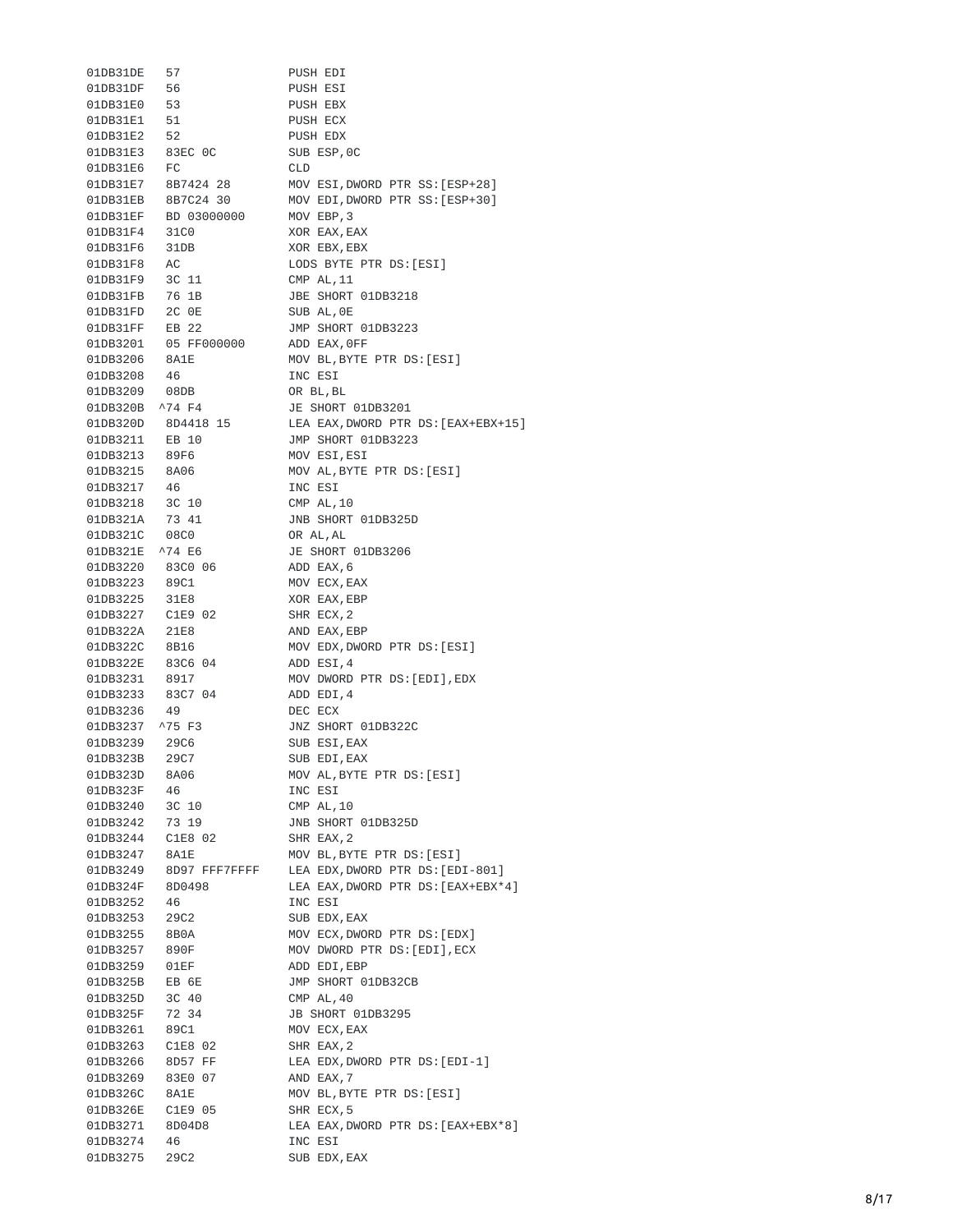| 01DB3277        | 83C1 04                 | ADD ECX, 4                                   |
|-----------------|-------------------------|----------------------------------------------|
| 01DB327A        | 39E8                    | CMP EAX, EBP                                 |
| 01DB327C        | 73 35                   | JNB SHORT 01DB32B3                           |
| 01DB327E EB 6D  |                         | JMP SHORT 01DB32ED                           |
| 01DB3280        | 05 FF000000             | ADD EAX, OFF                                 |
| 01DB3285        | 8A1E                    | MOV BL, BYTE PTR DS: [ESI]                   |
| 01DB3287        | - 46                    | INC ESI                                      |
| 01DB3288 08DB   |                         | OR BL, BL                                    |
| 01DB328A ^74 F4 |                         | JE SHORT 01DB3280                            |
|                 | 01DB328C 8D4C18 24      | LEA ECX, DWORD PTR DS: [EAX+EBX+24]          |
| 01DB3290 31C0   |                         | XOR EAX, EAX                                 |
| 01DB3292        | EB 0D                   | JMP SHORT 01DB32A1                           |
| 01DB3294        | 90                      | <b>NOP</b>                                   |
| 01DB3295 3C 20  |                         | CMP AL, 20                                   |
| 01DB3297 72 74  |                         | JB SHORT 01DB330D                            |
|                 | 01DB3299 83E0 1F        | AND EAX, 1F                                  |
| 01DB329C ^74 E7 |                         | JE SHORT 01DB3285                            |
|                 | 01DB329E 8D48 05        | LEA ECX, DWORD PTR DS: [EAX+5]               |
| 01DB32A1        | 66:8B06                 | MOV AX, WORD PTR DS: [ESI]                   |
| 01DB32A4        | 8D57 FF                 | LEA EDX, DWORD PTR DS: [EDI-1]               |
|                 | 01DB32A7 C1E8 02        | SHR EAX, 2                                   |
|                 | 01DB32AA 83C6 02        | ADD ESI, 2                                   |
| 01DB32AD        | 29C2                    | SUB EDX, EAX                                 |
| 01DB32AF        | 39E8                    | CMP EAX, EBP                                 |
| 01DB32B1 72 3A  |                         | JB SHORT 01DB32ED                            |
|                 | 01DB32B3 8D440F FD      | LEA EAX, DWORD PTR DS: [EDI+ECX-3]           |
|                 | 01DB32B7 C1E9 02        | SHR ECX, 2                                   |
| 01DB32BA 8B1A   |                         | MOV EBX, DWORD PTR DS: [EDX]                 |
|                 | 01DB32BC 83C2 04        | ADD EDX, 4                                   |
|                 |                         |                                              |
| 01DB32BF 891F   | 83C7 04                 | MOV DWORD PTR DS: [EDI], EBX                 |
| 01DB32C1        |                         | ADD EDI, 4                                   |
| 01DB32C4 49     |                         | DEC ECX                                      |
| 01DB32C5 ^75 F3 |                         | JNZ SHORT 01DB32BA                           |
| 01DB32C7        | 89C7                    | MOV EDI, EAX                                 |
| 01DB32C9 31DB   |                         | XOR EBX, EBX                                 |
|                 | 01DB32CB 8A46 FE        | MOV AL, BYTE PTR DS: [ESI-2]                 |
| 01DB32CE        | 21E8                    | AND EAX, EBP                                 |
|                 | 01DB32D0 ^0F84 3FFFFFFF | JE 01DB3215                                  |
| 01DB32D6        | 8B16                    | MOV EDX, DWORD PTR DS: [ESI]                 |
| 01DB32D8        | 01C6                    | ADD ESI, EAX                                 |
| 01DB32DA        | 8917                    | MOV DWORD PTR DS: [EDI], EDX                 |
| 01DB32DC        | 01C7                    | ADD EDI, EAX                                 |
| 01DB32DE        | 8A06                    | MOV AL, BYTE PTR DS: [ESI]                   |
| 01DB32E0        | 46                      | INC ESI                                      |
| 01DB32E1        | ^E9 77FFFFFF            | JMP 01DB325D                                 |
| 01DB32E6        | 8DB426 00000000         | LEA ESI, DWORD PTR DS: [ESI]                 |
| 01DB32ED        | 87D6                    | XCHG ESI, EDX                                |
| 01DB32EF        | 29E9                    | SUB ECX, EBP                                 |
| 01DB32F1        | F3:A4                   | REP MOVS BYTE PTR ES: [EDI], BYTE PTR DS: [> |
| 01DB32F3        | 89D6                    | MOV ESI, EDX                                 |
| 01DB32F5        | $^{\wedge}EB$ D4        | JMP SHORT 01DB32CB                           |
|                 | 01DB32F7 81C1 FF000000  | ADD ECX, OFF                                 |
| 01DB32FD        | 8A1E                    | MOV BL, BYTE PTR DS: [ESI]                   |
| 01DB32FF        | 46                      | INC ESI                                      |
| 01DB3300        | 08DB                    | OR BL, BL                                    |
| 01DB3302        | ^74 F3                  | JE SHORT 01DB32F7                            |
| 01DB3304        | 8D4C0B OC               | LEA ECX, DWORD PTR DS: [EBX+ECX+C]           |
| 01DB3308        | EB 17                   | JMP SHORT 01DB3321                           |
| 01DB330A        | 8D76 00                 | LEA ESI, DWORD PTR DS: [ESI]                 |
| 01DB330D        | 3C 10                   | CMP AL, 10                                   |
| 01DB330F        | 72 2C                   | JB SHORT 01DB333D                            |
| 01DB3311        | 89C1                    | MOV ECX, EAX                                 |
| 01DB3313        | 83E0 08                 | AND EAX, 8                                   |
| 01DB3316        | C1E0 OD                 | SHL EAX, OD                                  |
| 01DB3319        | 83E1 07                 | AND ECX, 7                                   |
| 01DB331C        | ^74 DF                  | JE SHORT 01DB32FD                            |
|                 | 01DB331E 83C1 05        | ADD ECX, 5                                   |
| 01DB3321        | 66:8B06                 | MOV AX, WORD PTR DS: [ESI]                   |
| 01DB3324        | 83C6 02                 | ADD ESI, 2                                   |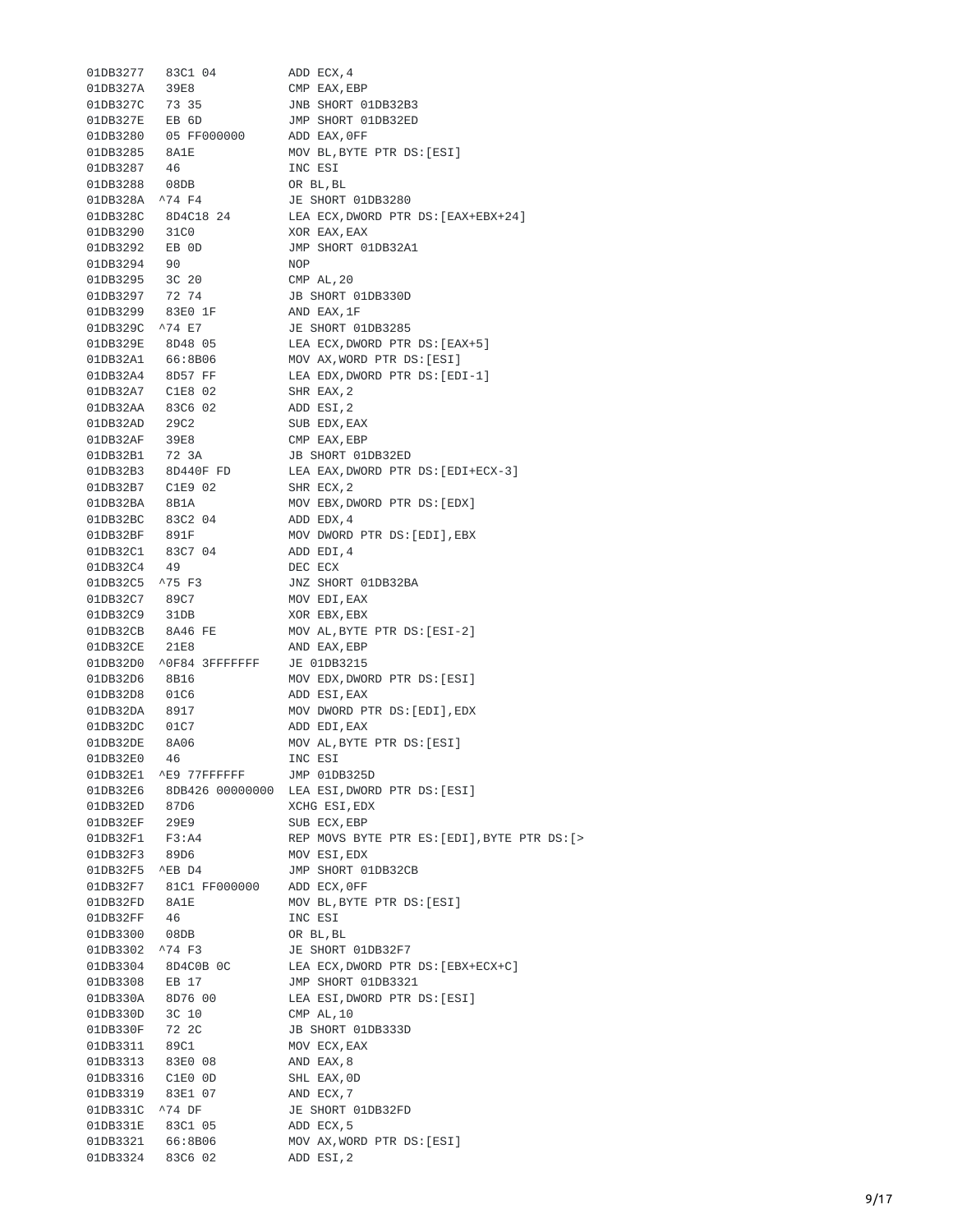| 01DB3327         | 8D97 00C0FFFF                        | LEA EDX,DWORD PTR DS:[EDI+FFFFC000] |
|------------------|--------------------------------------|-------------------------------------|
| 01DB332D         | C1E8 02                              | SHR EAX, 2                          |
| 01DB3330 74 2B   |                                      | JE SHORT 01DB335D                   |
| 01DB3332         | 29C <sub>2</sub>                     | SUB EDX, EAX                        |
|                  | 01DB3334 ^E9 7AFFFFFF                | JMP 01DB32B3                        |
|                  | 01DB3339 8D7426 00                   | LEA ESI, DWORD PTR DS: [ESI]        |
|                  | 01DB333D C1E8 02                     | SHR EAX, 2                          |
| 01DB3340         | 8A1E                                 | MOV BL, BYTE PTR DS: [ESI]          |
|                  | 01DB3342 8D57 FF                     | LEA EDX, DWORD PTR DS: [EDI-1]      |
| 01DB3345 8D0498  |                                      | LEA EAX, DWORD PTR DS: [EAX+EBX*4]  |
| 01DB3348         | -46                                  | INC ESI                             |
| 01DB3349         | 29C2                                 | SUB EDX, EAX                        |
| 01DB334B 8A02    |                                      | MOV AL, BYTE PTR DS: [EDX]          |
| 01DB334D 8807    |                                      | MOV BYTE PTR DS: [EDI], AL          |
|                  | 01DB334F 8A5A 01<br>01DB3352 885F 01 | MOV BL, BYTE PTR DS: [EDX+1]        |
|                  |                                      | MOV BYTE PTR DS: [EDI+1], BL        |
|                  | 01DB3355 83C7 02                     | ADD EDI, 2                          |
|                  | 01DB3358 ^E9 6EFFFFFF                | JMP 01DB32CB                        |
| 01DB335D         | 83F9 06                              | CMP ECX, 6                          |
| 01DB3360 0F95C0  |                                      | SETNE AL                            |
|                  | 01DB3363 8B5424 28                   | MOV EDX, DWORD PTR SS: [ESP+28]     |
|                  | 01DB3367 035424 2C                   | ADD EDX, DWORD PTR SS: [ESP+2C]     |
| 01DB336B         | 39D6                                 | CMP ESI, EDX                        |
| 01DB336D         | 77 26                                | JA SHORT 01DB3395                   |
| 01DB336F 72 1D   |                                      | JB SHORT 01DB338E                   |
|                  | 01DB3371 2B7C24 30                   | SUB EDI, DWORD PTR SS: [ESP+30]     |
| 01DB3375         | 8B5424 34                            | MOV EDX, DWORD PTR SS: [ESP+34]     |
| 01DB3379 893A    |                                      | MOV DWORD PTR DS: [EDX], EDI        |
| 01DB337B F7D8    |                                      | NEG EAX                             |
| 01DB337D 83C4 0C |                                      | ADD ESP, OC                         |
| 01DB3380         | 5A                                   | POP EDX                             |
| 01DB3381         | 59                                   | POP ECX                             |
| 01DB3382 5B      |                                      | POP EBX                             |
| 01DB3383         | 5E                                   | POP ESI                             |
| 01DB3384         | 5F                                   | POP EDI                             |
| 01DB3385         | 5D                                   | POP EBP                             |
| 01DB3386         | C <sub>3</sub>                       | <b>RETN</b>                         |
| 01DB3387         | B8 01000000                          | MOV EAX, 1                          |
| 01DB338C         | $^{\wedge}EB$ E3                     | JMP SHORT 01DB3371                  |
| 01DB338E         | B8 08000000                          | MOV EAX, 8                          |
| 01DB3393 ^EB DC  |                                      | JMP SHORT 01DB3371                  |
|                  | 01DB3395 B8 04000000                 | MOV EAX, 4                          |
| 01DB339A ^EB D5  |                                      | JMP SHORT 01DB3371                  |

If running in WOW64 then another smaller 64 bit EXE is decoded and mapped into memory at 0x100000 and then some hardcoded data is mapped into an executable region of memory which will kick off loading the bot into a new process. Before it gets there however it performs a little trick where it does a far jump into 64 bit code, what happens at the call instruction is completely dependent on which debugger you are using. This technique is commonly refered to as 'Heavens Gate' with a far call to 0x33:addr which switches the execution over to 64 bit because we are running in WOW64 $[3,4]$  $[3,4]$  $[3,4]$ .

| 00470000 | 55          | PUSH EBP                                |            |              |
|----------|-------------|-----------------------------------------|------------|--------------|
| 00470001 | 89E5        | MOV EBP, ESP                            |            |              |
| 00470003 | 83E4 F0     | AND ESP, FFFFFFF0                       |            |              |
| 00470006 |             | 9A 11004700 3300 CALL FAR 0033:00470011 | : Far call |              |
| 0047000D | 89EC        | MOV ESP, EBP                            |            |              |
| 0047000F | 5D          | POP EBP                                 |            |              |
| 00470010 | C3          | <b>RETN</b>                             |            |              |
| 00470011 | 48          | DEC EAX                                 |            |              |
| 00470012 | 83EC 20     | SUB ESP, 20                             |            |              |
| 00470015 | E8 061AB90F | CALL 10001A20                           |            |              |
| 0047001A | 48          | DEC EAX                                 |            |              |
| 0047001B | 83C4 20     | ADD ESP, 20                             |            |              |
| 0047001E | CВ          | <b>RETF</b>                             |            | : Far return |
|          |             |                                         |            |              |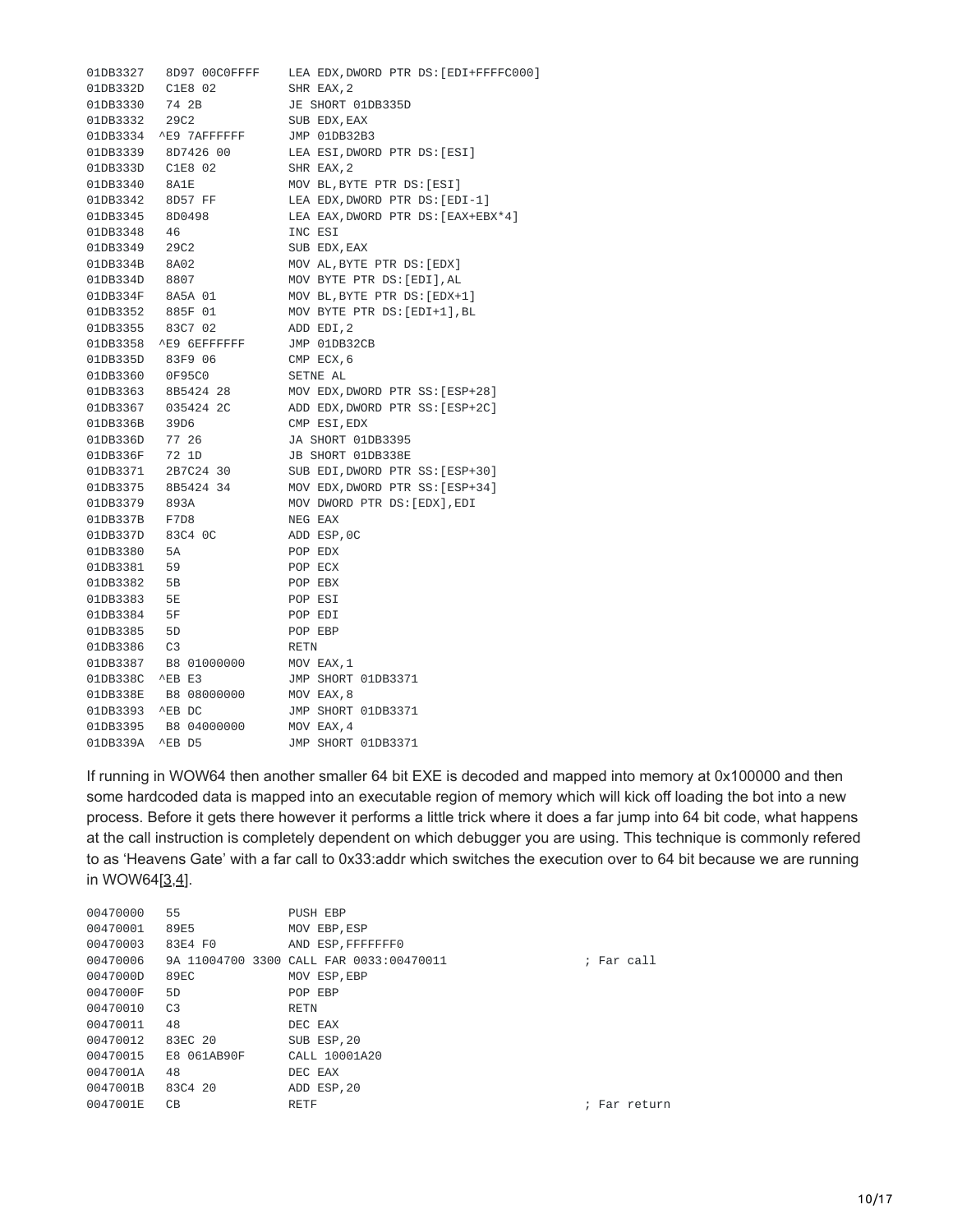Decoded bot EXE that is injected has the same string encoding as the loader layer did so this decoded EXE is the TrickBot the previous layer is probably TrickLoader but it's been changed to be position independent bytecode with function obfuscation to hide itself and further protect the bot EXE.

Decoded bot strings: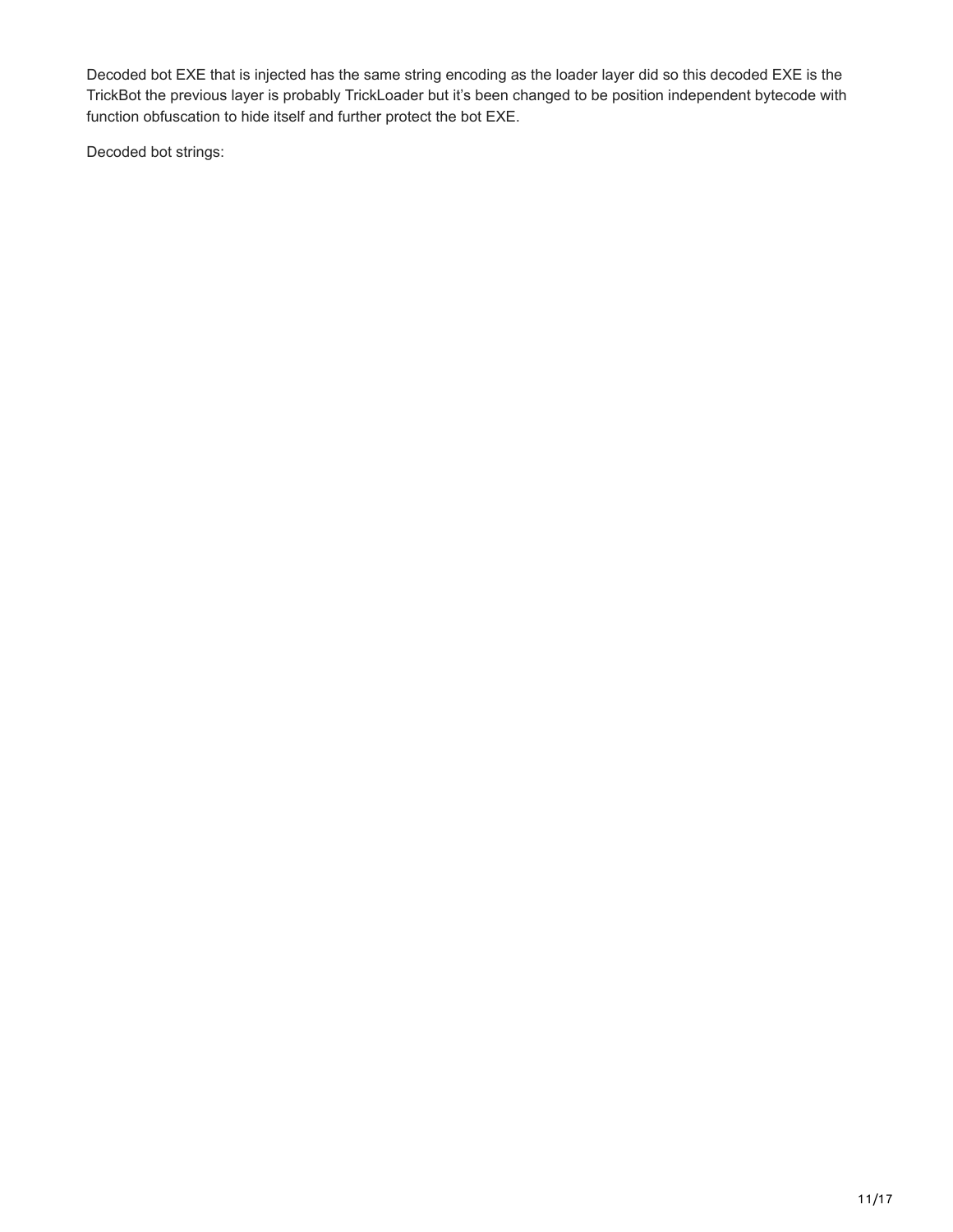UnloadUserProfile LoadUserProfileW DestroyEnvironmentBlock CreateEnvironmentBlock USERENV.dll GetAdaptersInfo I P H L P A P I.d l l NtQueryInformationProcess ntdll.dll PathFindExtensionW PathRemoveFileSpecW PathRemoveBackslashW StrStrIW PathRenameExtensionW PathAddBackslashW PathFindFileNameW SHLWAPI.dll CryptBinaryToStringW CryptStringToBinaryW C R Y P T 3 2.d l l CoUninitialize CoCreateInstance ole32.dll SetSecurityDescriptorDacl InitializeSecurityDescriptor CopySid GetLengthSid SetEntriesInAclW GetSecurityInfo SetSecurityInfo SetNamedSecurityInfoW RegSetValueExW RegOpenKeyExW RegCloseKey RegCreateKeyExW RevertToSelf AdjustTokenPrivileges LookupPrivilegeValueW CryptGetHashParam CryptAcquireContextW CryptSetKeyParam CryptReleaseContext ConvertStringSecurityDescriptorToSecurityDescriptorW CryptImportKey CryptCreateHash CryptDecrypt CryptDestroyHash CryptHashData CryptDestroyKey AllocateAndInitializeSid F r e e S i d OpenProcessToken E q u a l S i d CreateProcessAsUserW DuplicateTokenEx LookupAccountSidW GetTokenInformation GetUserNameW ADVAPI32.dll CreateToolhelp32Snapshot Process32NextW Process32FirstW MultiByteToWideChar WideCharToMultiByte GetModuleHandleA QueryPerformanceCounter GetCurrentThreadId SetUnhandledExceptionFilter UnhandledExceptionFilter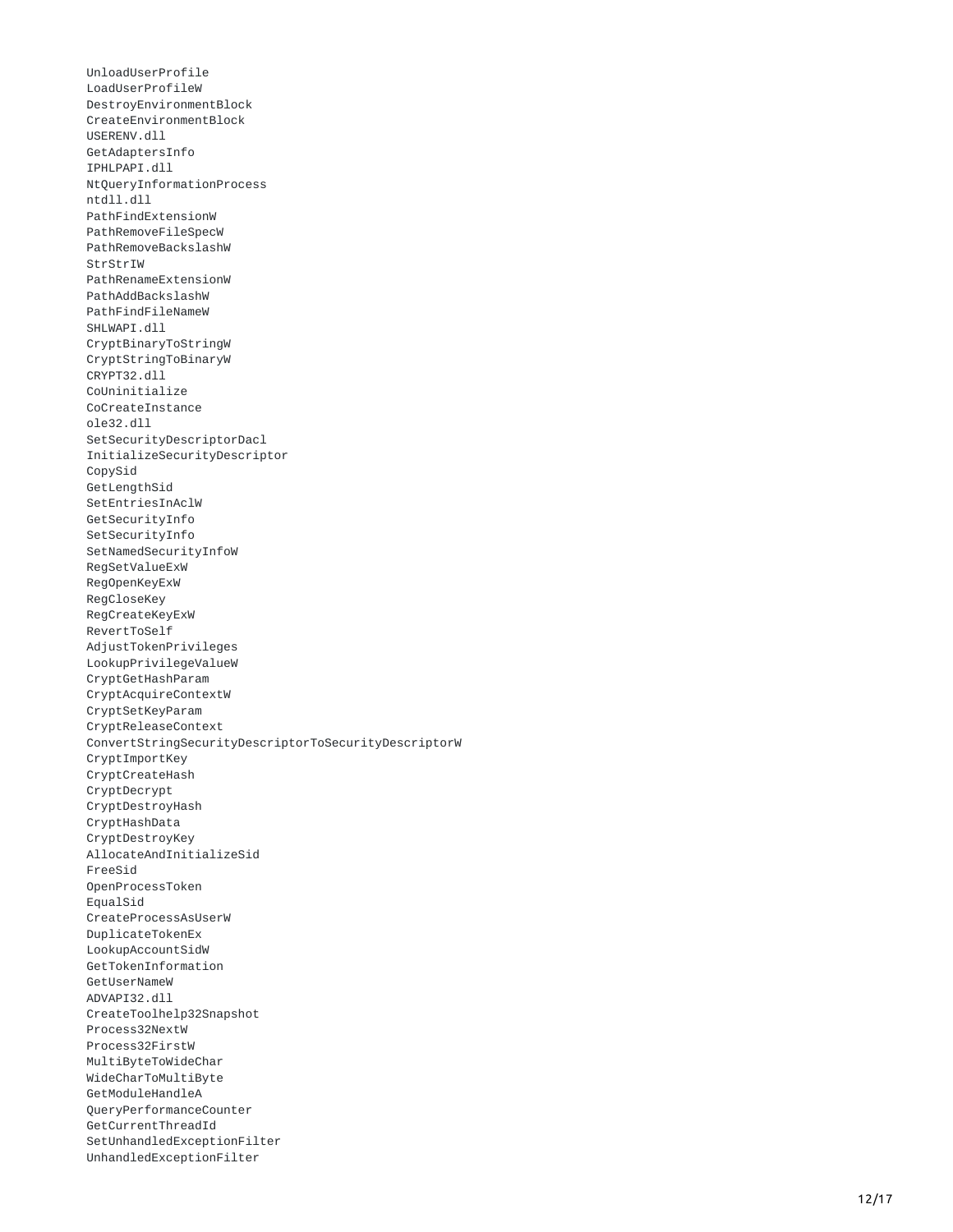lstrlenA GetCurrentProcessId GetSystemTimeAsFileTime GetCurrentProcess GetVersionExW GetVersion SetFilePointer WriteFile ReadFile CreateFileW lstrcmpiW GetTempFileNameW CreateProcessW MoveFileExW GetTickCount InitializeCriticalSectionAndSpinCount Sleep GetFileAttributesW GetModuleFileNameW GetStartupInfoW GetTempPathW MoveFileW SetCurrentDirectoryW DeleteFileW lstrcpyW LocalFree CreateMutexW ResumeThread WriteProcessMemory DuplicateHandle CreateEventW GetExitCodeThread VirtualAllocEx VirtualProtectEx TerminateProcess ReadProcessMemory VirtualFreeEx 0penProcess CreateRemoteThread SetEvent CreateDirectoryW SetFileAttributesW lstrcmpA LoadLibraryA GetFileTime FindNextFileW GetSystemInfo LockResource F i n d C l o s e GetLastError lstrcpynW SetFileTime GetModuleHandleW LoadResource FreeLibrary FindResourceW FindFirstFileW GetFullPathNameW lstrlenW lstrcmpW GetComputerNameW CreateThread D E B G MACHINE\SOFTWARE\Microsoft\Microsoft Antimalware\Exclusions\Paths MACHINE\SOFTWARE\Policies\Microsoft\Windows Defender\Exclusions\Paths MACHINE\SOFTWARE\Microsoft\Windows Defender\Exclusions\Paths WinDefend %08lX%04lX%lu working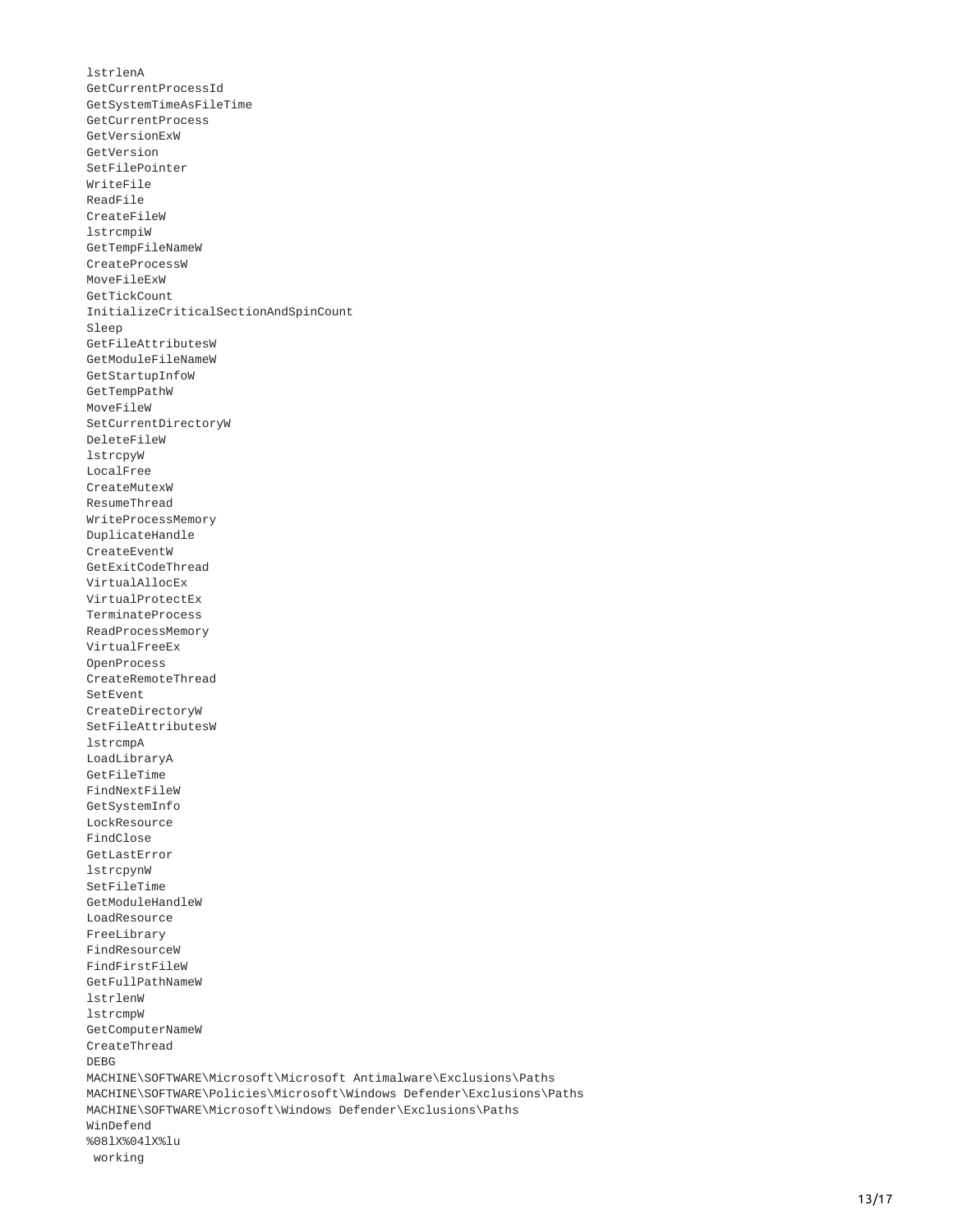path lastver ModuleQuery LeaveCriticalSection EnterCriticalSection InitializeCriticalSection V E R S SignatureLength ECCPUBLICBLOB E C D S A\_ P 3 8 4 spam.dnsbl.sorbs.net dnsbl-1.uceprotect.net b.barracudacentral.org cbl.abuseat.org zen.spamhaus.org GetNativeSystemInfo Module is not valid client\_id 1 0 3 2 /plain/clientip /text / r a w /plain ip.anysrc.net wtfismyip.com myexternalip.com icanhazip.com api.ipify.org ipinfo.io ipecho.net checkip.amazonaws.com ssert D:(A;;GA;;;WD)(A;;GA;;;BA)(A;;GA;;;SY)(A;;GA;;;RC) Global\Muta - - % s - - - - % s Content-Disposition: form-data; name="%S" Content-Type: multipart/form-data; boundary=%s Content-Length: %d ------Boundary%08X winsta0\default WTSQueryUserToken WTSGetActiveConsoleSessionId WTSFreeMemory WTSEnumerateSessionsA w t s a p i 3 2 GetProcAddress LoadLibraryW ExitProcess ResetEvent CloseHandle WaitForSingleObject SignalObjectAndWait svchost.exe Release FreeBuffer Control Start Load to M failed Run D failed Load to P failed Find P failed Create ZP failed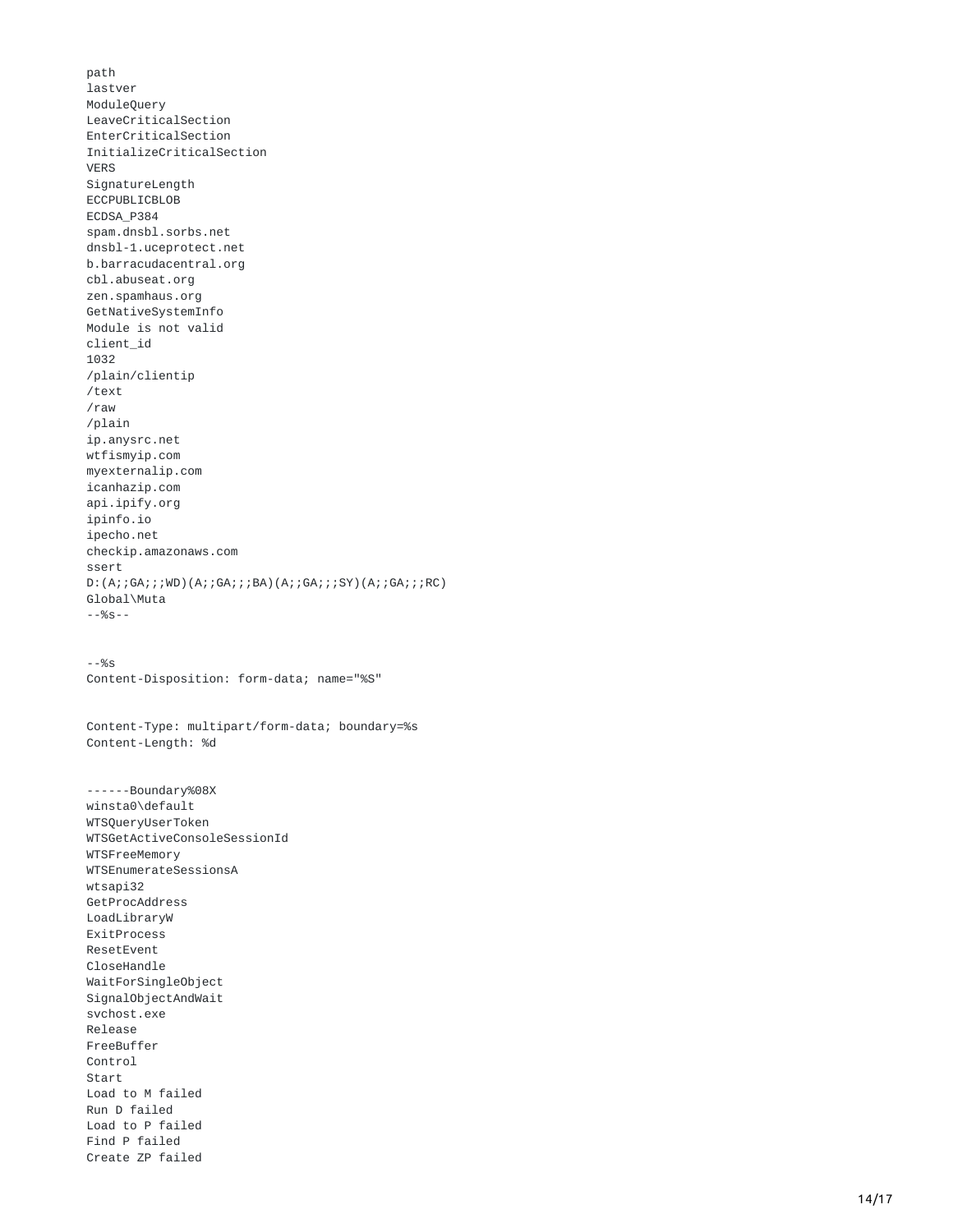Module has already been loaded parentfiles period f i l e conf control needinfo autocontrol autoconf processname autostart <moduleconfig>\*</moduleconfig> % s % s %s%s\_configs\ Modules\ HeapReAlloc HeapFree GetProcessHeap HeapAlloc kernel32.dll 0.0.0.0 POST InternetCanonicalizeUrlW Wininet BCryptDestroyKey BCryptCloseAlgorithmProvider BCryptVerifySignature BCryptGetProperty BCryptImportKeyPair BCryptOpenAlgorithmProvider NCryptFreeObject NCryptDeleteKey NCryptImportKey NCryptOpenStorageProvider Bcrypt.dll Ncrypt.dll % s % s S P % d Unknown Windows 2000 Windows XP Windows Server 2003 Windows Vista Windows Server 2008 Windows 7 Windows Server 2008 R2 W i n d o w s 8 Windows Server 2012 W i n d o w s 8.1 Windows Server 2012 R2 Windows 10 Windows 10 Server Mozilla/5.0 (Windows NT 10.0; WOW64; rv:58.0) Gecko/20100101 Firefox/58.0 p s r v plugins expir servconf %s\_W%d%d%d . Module already unloaded Control failed Module was unloaded Process has been finished release Start failed Process was unloaded GetParentInfo error Unable to load module from server start Decode from BASE64 error Win32 error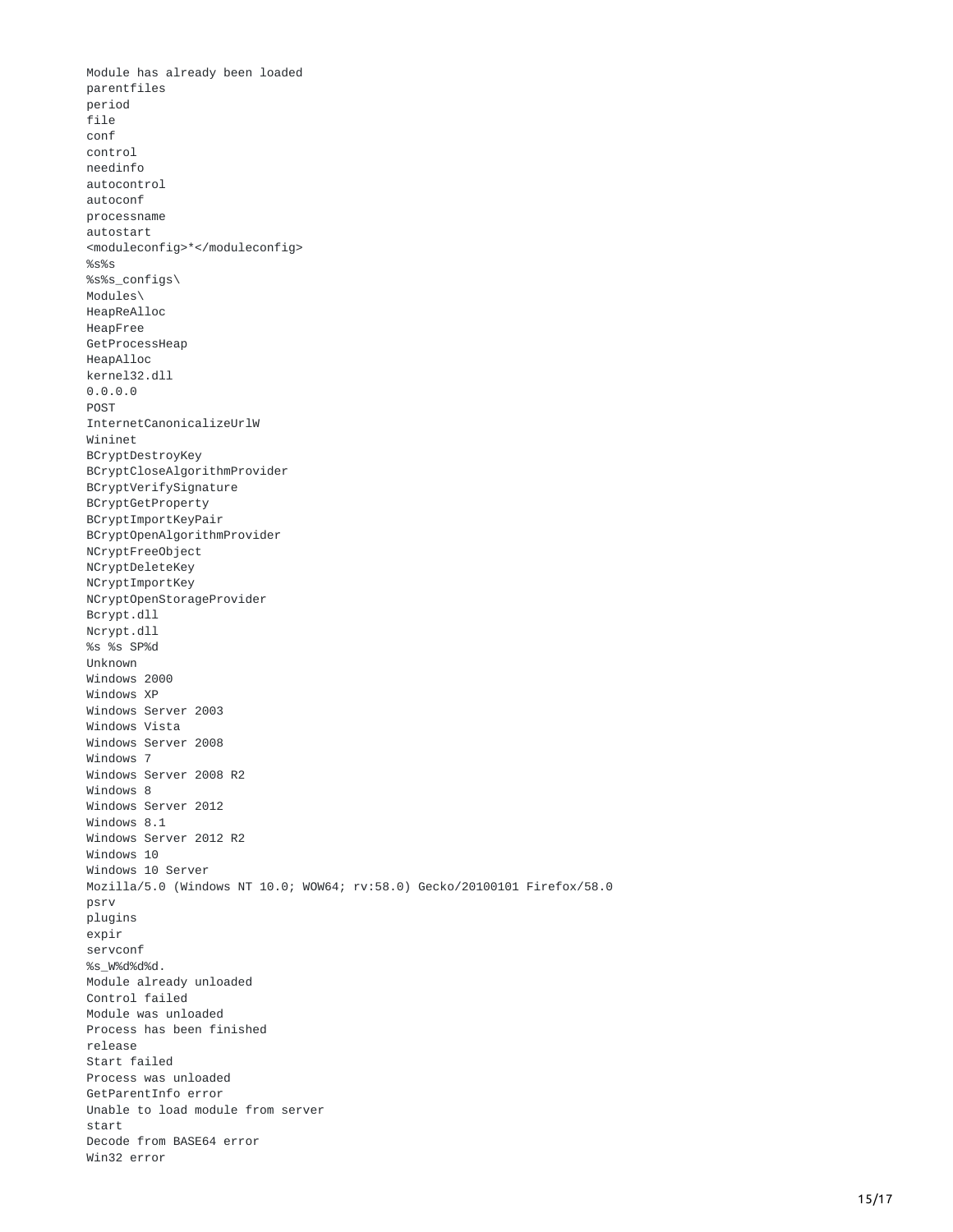Invalid params count No params i n f o data %s/%s/64/%s/%s/%s/ noname %s/%s/63/%s/%s/%s/%s/ /%s/%s/25/%s/ /%s/%s/23/%d/ /%s/%s/14/%s/%s/0/ /%s/%s/10/%s/%s/%d/ /%s/%s/5/%s/ /%s/%s/1/%s/ /%s/%s/0/%s/%s/%s/%s/ n a m e module MsNetMonitor % s.% s.% s.% s % s.% s %Y-%m-%dT%H:%M:%S </UserId> <UserId> <LogonType>InteractiveToken</LogonType> <RunLevel>LeastPrivilege</RunLevel> <RunLevel>HighestAvailable</RunLevel> <GroupId>NT AUTHORITY\SYSTEM</GroupId> <LogonType>InteractiveToken</LogonType> </LogonTrigger> <LogonTrigger> <Enabled>true</Enabled> </Command> < / E x e c > </Actions> < / T a s k > </Principal> </Principals> <Settings> <MultipleInstancesPolicy>IgnoreNew</MultipleInstancesPolicy> <DisallowStartIfOnBatteries>false</DisallowStartIfOnBatteries> <StopIfGoingOnBatteries>false</StopIfGoingOnBatteries> <AllowHardTerminate>false</AllowHardTerminate> <StartWhenAvailable>true</StartWhenAvailable> <RunOnlyIfNetworkAvailable>false</RunOnlyIfNetworkAvailable> <IdleSettings> <StopOnIdleEnd>true</StopOnIdleEnd> <RestartOnIdle>false</RestartOnIdle> </IdleSettings> <AllowStartOnDemand>true</AllowStartOnDemand> <Enabled>true</Enabled> <Hidden>true</Hidden> <RunOnlyIfIdle>false</RunOnlyIfIdle> <WakeToRun>false</WakeToRun> <ExecutionTimeLimit>PT0S</ExecutionTimeLimit> <Priority>7</Priority> </Settings> <Actions Context="Author">?þṡþṗ?</StartBoundary> <Enabled>true</Enabled> <ScheduleByDay> <DaysInterval>1</DaysInterval> </ScheduleByDay> </CalendarTrigger> </Triggers> <Principals> <Principal id="Author">